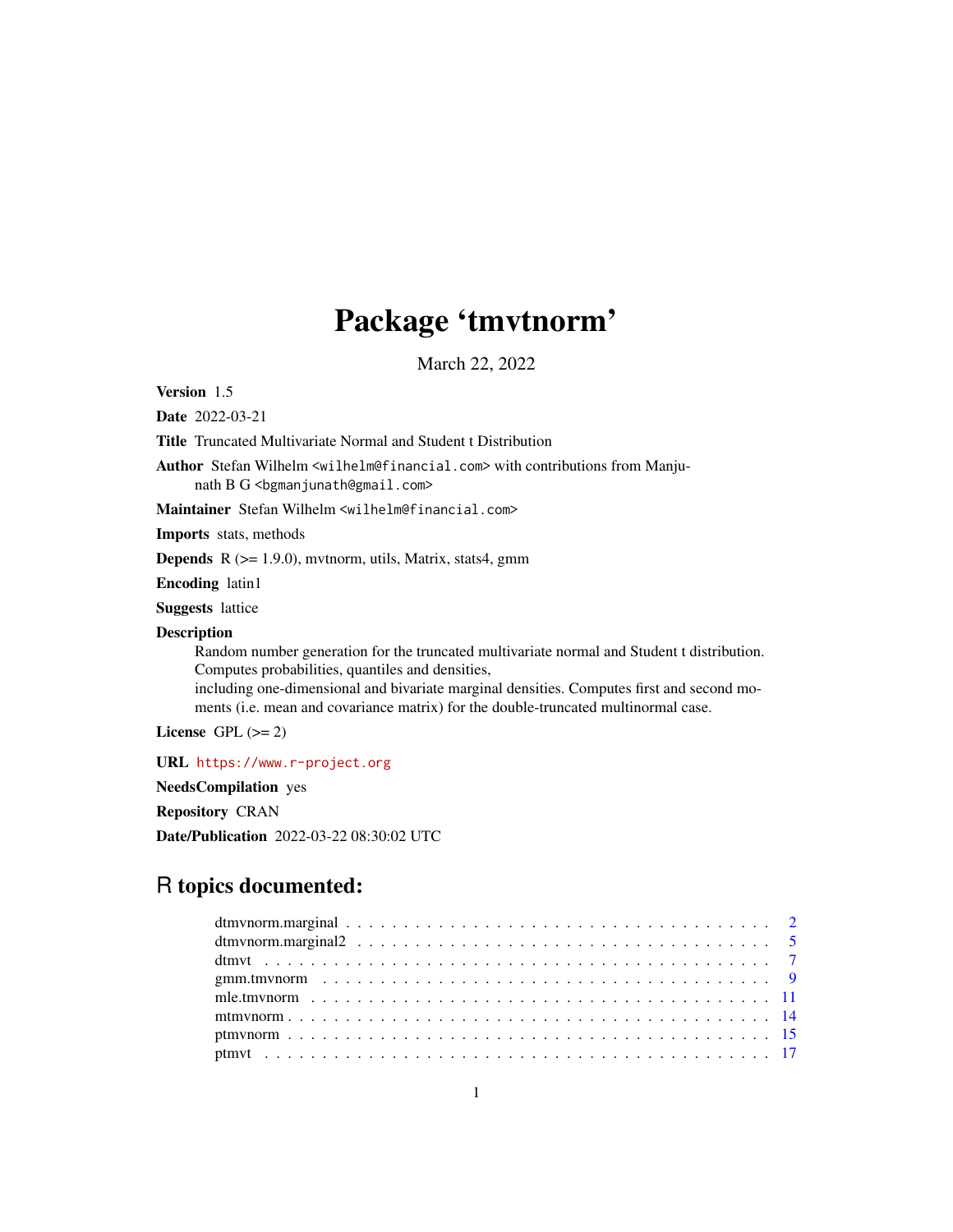<span id="page-1-0"></span>

<span id="page-1-1"></span>dtmvnorm.marginal *One-dimensional marginal density functions from a Truncated Multivariate Normal distribution*

### Description

This function computes the one-dimensional marginal density function from a Truncated Multivariate Normal density function using the algorithm given in Cartinhour (1990).

#### Usage

```
dtmvnorm.marginal(xn, n=1,
 mean= rep(0, nrow(sigma)),
  sigma=diag(length(mean)),
  lower=rep(-Inf, length = length(mean)),
  upper=rep( Inf, length = length(mean)),
  log=FALSE)
```
#### Arguments

| xn    | Vector of quantiles to calculate the marginal density for.                                                 |
|-------|------------------------------------------------------------------------------------------------------------|
| n     | Index position $(1k)$ within the random vector x to calculate the one-dimensional<br>marginal density for. |
| mean  | Mean vector, default is $rep(0, length = nrow(sigma))$ .                                                   |
| sigma | Covariance matrix, default is diag(length(mean)).                                                          |
| lower | Vector of lower truncation points, \ default is rep(-Inf, length = length(mean)).                          |
| upper | Vector of upper truncation points, \ default is rep(Inf, length = length(mean)).                           |
| log   | Logical; if TRUE, densities d are given as $log(d)$ .                                                      |

#### Details

The one-dimensional marginal density  $f_i(x_i)$  of  $x_i$  is

$$
f_i(x_i) = \int_{a_1}^{b_1} \dots \int_{a_{i-1}}^{b_{i-1}} \int_{a_{i+1}}^{b_{i+1}} \dots \int_{a_k}^{b_k} f(x) dx_{-i}
$$

Note that the one-dimensional marginal density is not truncated normal, but only conditional densities are truncated normal.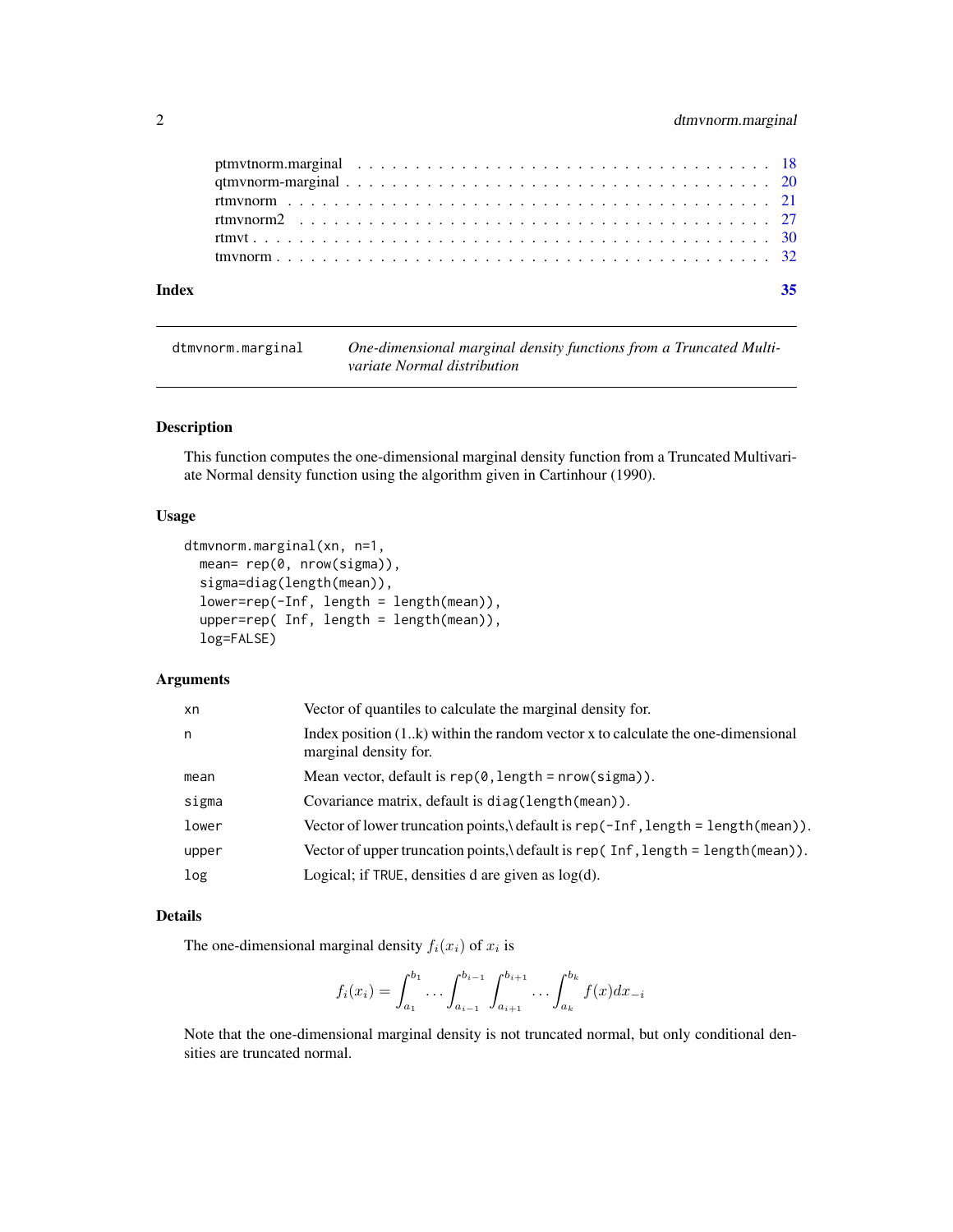#### Author(s)

Stefan Wilhelm <Stefan.Wilhelm@financial.com>

#### References

Cartinhour, J. (1990). One-dimensional marginal density functions of a truncated multivariate normal density function. *Communications in Statistics - Theory and Methods*, 19, 197–203

Arnold et al. (1993). The Nontruncated Marginal of a Truncated Bivariate Normal Distribution. *Psychometrika*, 58, 471–488

```
#############################################
#
# Example 1: truncated bivariate normal
#
#############################################
# parameters of the bivariate normal distribution
sigma = matrix(c(1, 0.95,0.95, 1 ), 2, 2)
mu = c(0, 0)# sample from multivariate normal distribution
X = rmvnorm(5000, mu, sigma)
# tuncation in x2 with x2 <= 0
X. trunc = X[X[, 2]<0,]
# plot the realisations before and after truncation
par(mfrow=c(2,2))
plot(X, col="gray", xlab=expression(x[1]), ylab=expression(x[2]),
  main="realisations from a\n truncated bivariate normal distribution")
points(X.trunc)
abline(h=0, lty=2, col="gray")
#legend("topleft", col=c("gray", "black")
# marginal density for x1 from realisations
plot(density(X.trunc[,1]), main=expression("marginal density for "*x[1]))
# one-dimensional marginal density for x1 using the formula
x \le - seq(-5, 5, by=0.01)
fx \leq dtmvnorm.marginal(x, n=1, \text{mean}=mu, \text{sigma}=sigma,lower=c(-Inf,-Inf), upper=c(Inf,0))
lines(x, fx, lwd=2, col="red")# marginal density for x2
plot(density(X.trunc[,2]), main=expression("marginal density for "*x[2]))
# one-dimensional marginal density for x2 using the formula
x \le - seq(-5, 5, by=0.01)
```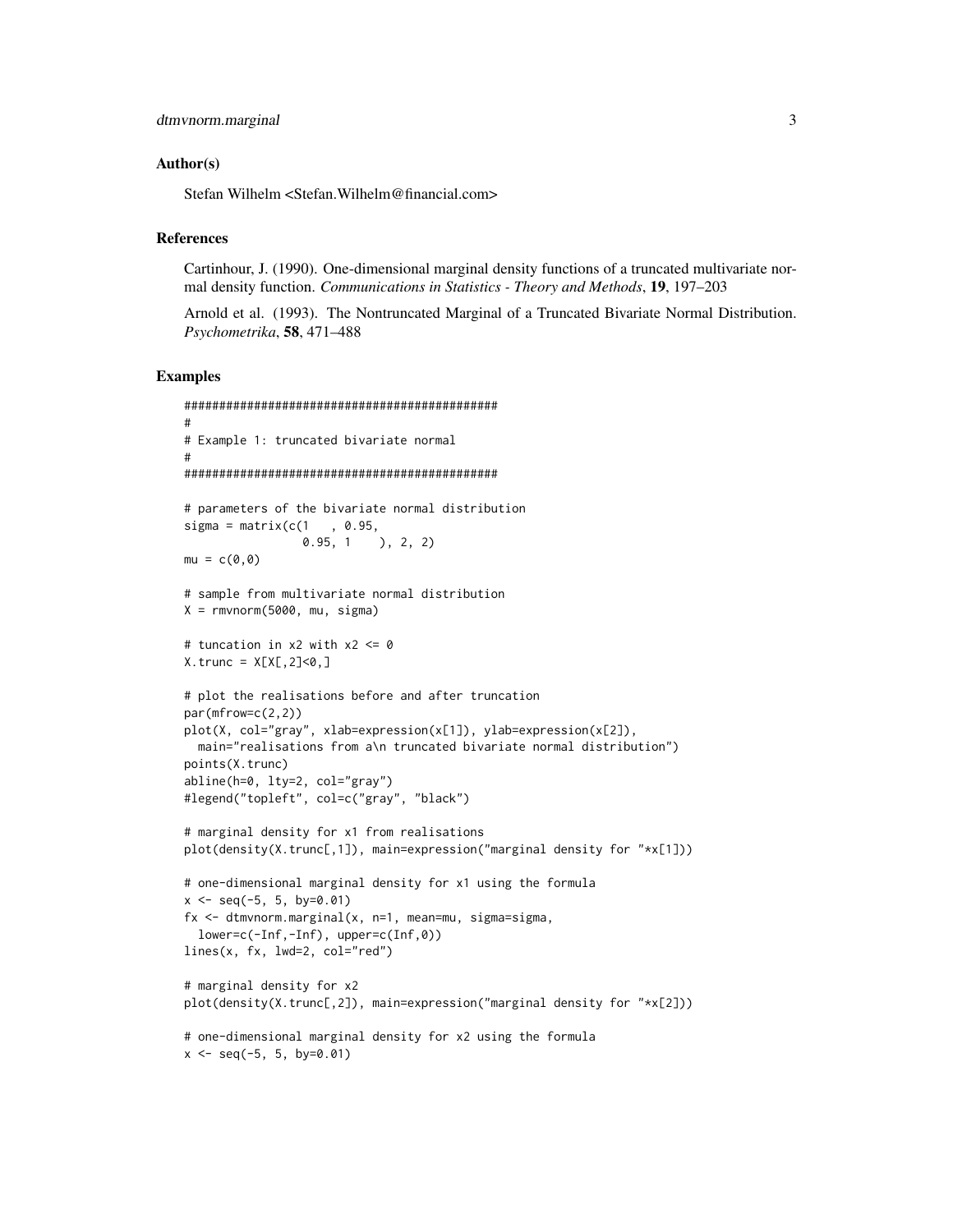```
fx <- dtmvnorm.marginal(x, n=2, mean=mu, sigma=sigma,
  lower=c(-Inf,-Inf), upper=c(Inf,0))
lines(x, fx, lwd=2, col="blue")
#############################################
#
# Example 2 : truncated trivariate normal
#
#############################################
# parameters of the trivariate normal distribution
signa = outer(1:3,1:3,pmin)mu = c(0, 0, 0)# sample from multivariate normal distribution
X = rmvnorm(2000, mu, sigma)
# truncation in x2 and x3 : x2 <= 0, x3 <= 0
X. trunc = X[X[, 2]<=0 & X[, 3]<=0,]
par(mfrow=c(2,3))
plot(X, col="gray", xlab=expression(x[1]), ylab=expression(x[2]),
  main="realisations from a\n truncated trivariate normal distribution")
points(X.trunc, col="black")
abline(h=0, lty=2, col="gray")
plot(X[,2:3], col="gray", xlab=expression(x[2]), ylab=expression(x[3]),
  main="realisations from a\n truncated trivariate normal distribution")
points(X.trunc[,2:3], col="black")
abline(h=0, lty=2, col="gray")
abline(v=0, lty=2, col="gray")
plot(X[,c(1,3)], col="gray", xlab=expression(x[1]), ylab=expression(x[3]),
  main="realisations from a\n truncated trivariate normal distribution")
points(X.trunc[,c(1,3)], col="black")
abline(h=0, lty=2, col="gray")
# one-dimensional marginal density for x1 from realisations and formula
plot(density(X.trunc[,1]), main=expression("marginal density for "*x[1]))
x \le - seq(-5, 5, by=0.01)
fx \leq dtmvnorm.marginal(x, n=1, \text{mean}=mu, \text{sigma}=sigma,lower=c(-Inf,-Inf,-Inf), upper=c(Inf,0,0))
lines(x, fx, lwd=2, col="red")
# one-dimensional marginal density for x2 from realisations and formula
plot(density(X.trunc[,2]), main=expression("marginal density for "*x[2]))
x \le - seq(-5, 5, by=0.01)
fx <- dtmvnorm.marginal(x, n=2, mean=mu, sigma=sigma,
  lower=c(-Inf,-Inf,-Inf), upper=c(Inf,0,0))
lines(x, fx, lwd=2, col="red")
```
# one-dimensional marginal density for x3 from realisations and formula plot(density(X.trunc[,3]), main=expression("marginal density for "\*x[3]))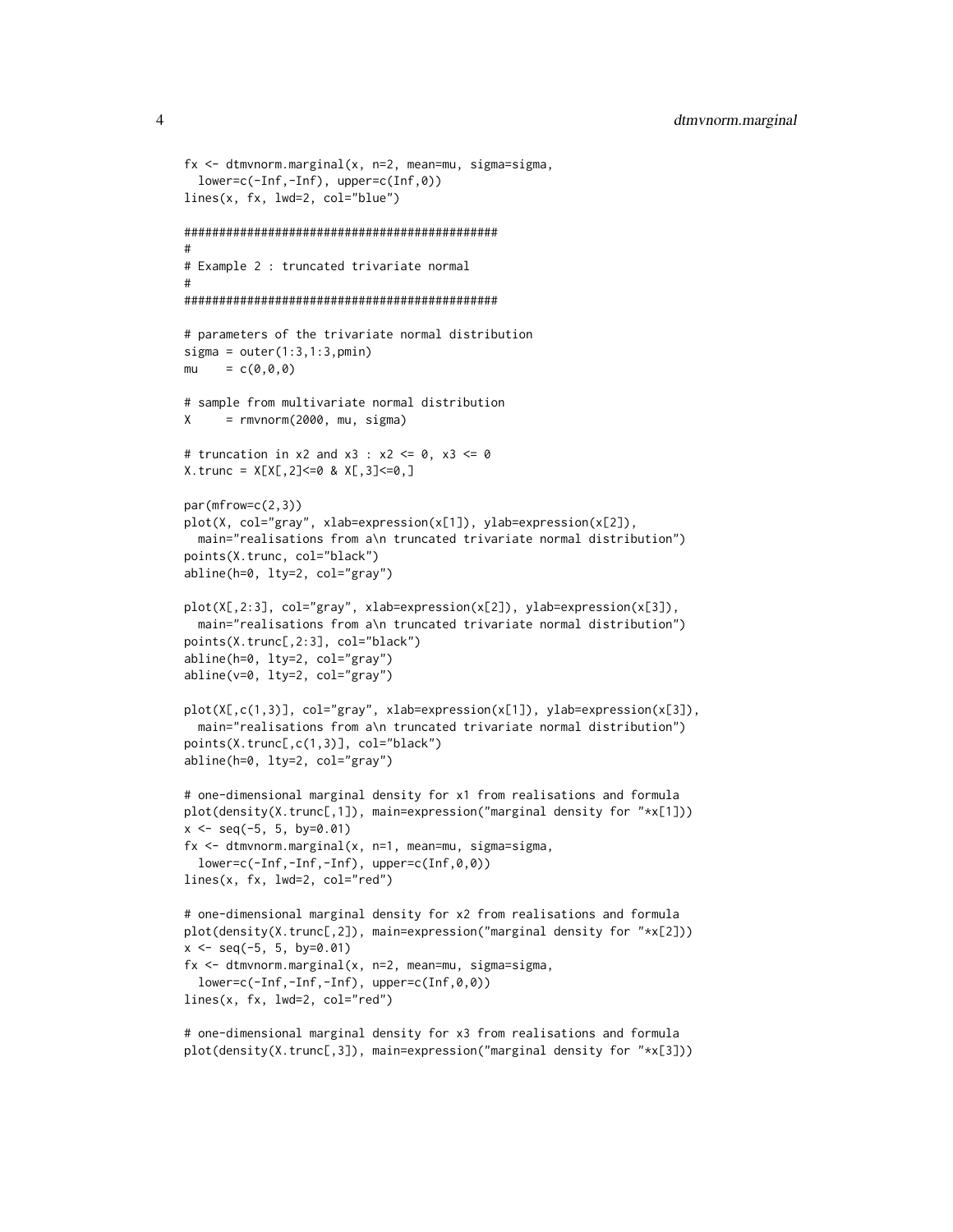```
x \le - seq(-5, 5, by=0.01)
fx <- dtmvnorm.marginal(x, n=3, mean=mu, sigma=sigma,
  lower=c(-Inf,-Inf,-Inf), upper=c(Inf,0,0))
lines(x, fx, lwd=2, col="red")
```
<span id="page-4-1"></span>dtmvnorm.marginal2 *Bivariate marginal density functions from a Truncated Multivariate Normal distribution*

#### Description

This function computes the bivariate marginal density function  $f(x_q, x_r)$  from a k-dimensional Truncated Multivariate Normal density function (k>=2). The bivariate marginal density is obtained by integrating out (k-2) dimensions as proposed by Tallis (1961). This function is basically an extraction of the Leppard and Tallis (1989) Fortran code for moments calculation, but extended to the double truncated case.

#### Usage

```
dtmvnorm.marginal2(xq, xr, q, r,
mean = rep(0, nrow(sigma)),sigma = diag(length(mean)),
lower = rep(-Inf, length = length(mean)),upper = rep(Inf, length = length(mean)),
log = FALSE, pmvnorm.algorithm=GenzBretz())
```
#### Arguments

| xq                | Value $x_q$                                                                                     |
|-------------------|-------------------------------------------------------------------------------------------------|
| xr                | Value $x_r$                                                                                     |
| q                 | Index position for $x_a$ within mean vector to calculate the bivariate marginal<br>density for. |
| r                 | Index position for $x_r$ within mean vector to calculate the bivariate marginal<br>density for. |
| mean              | Mean vector, default is $rep(0, length = nrow(sigma))$ .                                        |
| sigma             | Covariance matrix, default is diag(length(mean)).                                               |
| lower             | Vector of lower truncation points, default is rep( $-Inf$ , length = length(mean)).             |
| upper             | Vector of upper truncation points, default is rep(Inf, length = length(mean)).                  |
| log               | Logical; if $TRUE$ , densities d are given as $log(d)$ .                                        |
| pmvnorm.algorithm |                                                                                                 |
|                   |                                                                                                 |

Algorithm used for [pmvnorm](#page-0-0)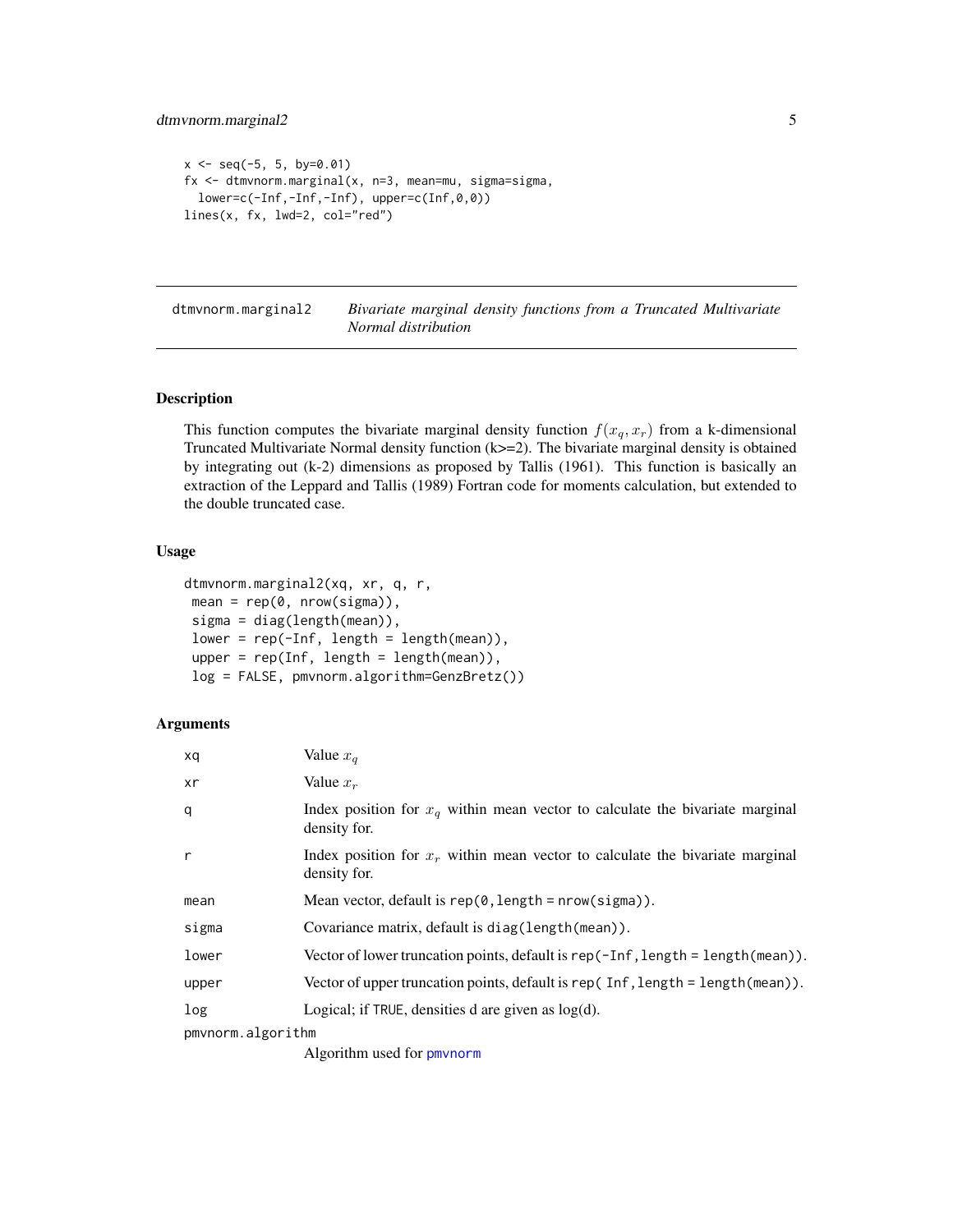The bivariate marginal density function  $f(x_q, x_r)$  for  $x \sim TN(\mu, \Sigma, a, b)$  and  $q \neq r$  is defined as

$$
F_{q,r}(x_q = c_q, x_r = c_r) = \int_{a_1}^{b_1} \dots \int_{a_{q-1}}^{b_{q-1}} \int_{a_{q+1}}^{b_{q+1}} \dots \int_{a_{r-1}}^{b_{r-1}} \int_{a_{r+1}}^{b_{r+1}} \dots \int_{a_k}^{b_k} \varphi_{\alpha}(\mathbf{x}_s, c_q, c_r) dx_s
$$

#### Author(s)

Stefan Wilhelm <Stefan.Wilhelm@financial.com>, Manjunath B G <br/> <br/> <br/> <br/><br/>e.com>

#### References

Tallis, G. M. (1961). The moment generating function of the truncated multinormal distribution. *Journal of the Royal Statistical Society, Series B*, 23, 223–229

Leppard, P. and Tallis, G. M. (1989). Evaluation of the Mean and Covariance of the Truncated Multinormal *Applied Statistics*, 38, 543–553

Manjunath B G and Wilhelm, S. (2009). Moments Calculation For the Double Truncated Multivariate Normal Density. Working Paper. Available at SSRN: [https://www.ssrn.com/abstract=](https://www.ssrn.com/abstract=1472153) [1472153](https://www.ssrn.com/abstract=1472153)

```
lower = c(-0.5, -1, -1)upper = c(2.2, 2, 2)mean = c(0, 0, 0)sigma = matrix(c(2.0, -0.6, 0.7,-0.6, 1.0, -0.2,0.7, -0.2, 1.0), 3, 3)
# generate random samples from untruncated and truncated distribution
Y = rmvnorm(10000, mean=mean, sigma=sigma)
X = rtmvnorm(500, mean=mean, sigma=sigma, lower=lower, upper=upper,
    algorithm="gibbs")
# compute bivariate marginal density of x1 and x2
xq \leftarrow seq(lower[1], upper[1], by=0.1)xr \leq -seq(lower[2], upper[2], by=0.1)grid <- matrix(NA, length(xq), length(xr))
for (i in 1:length(xq))
{
  for (j in 1:length(xr))
  {
    grid[i,j] = dtmvnorm.marginal2(xq=xq[i], xr=xr[j],q=1, r=2, sigma=sigma, lower=lower, upper=upper)
  }
}
```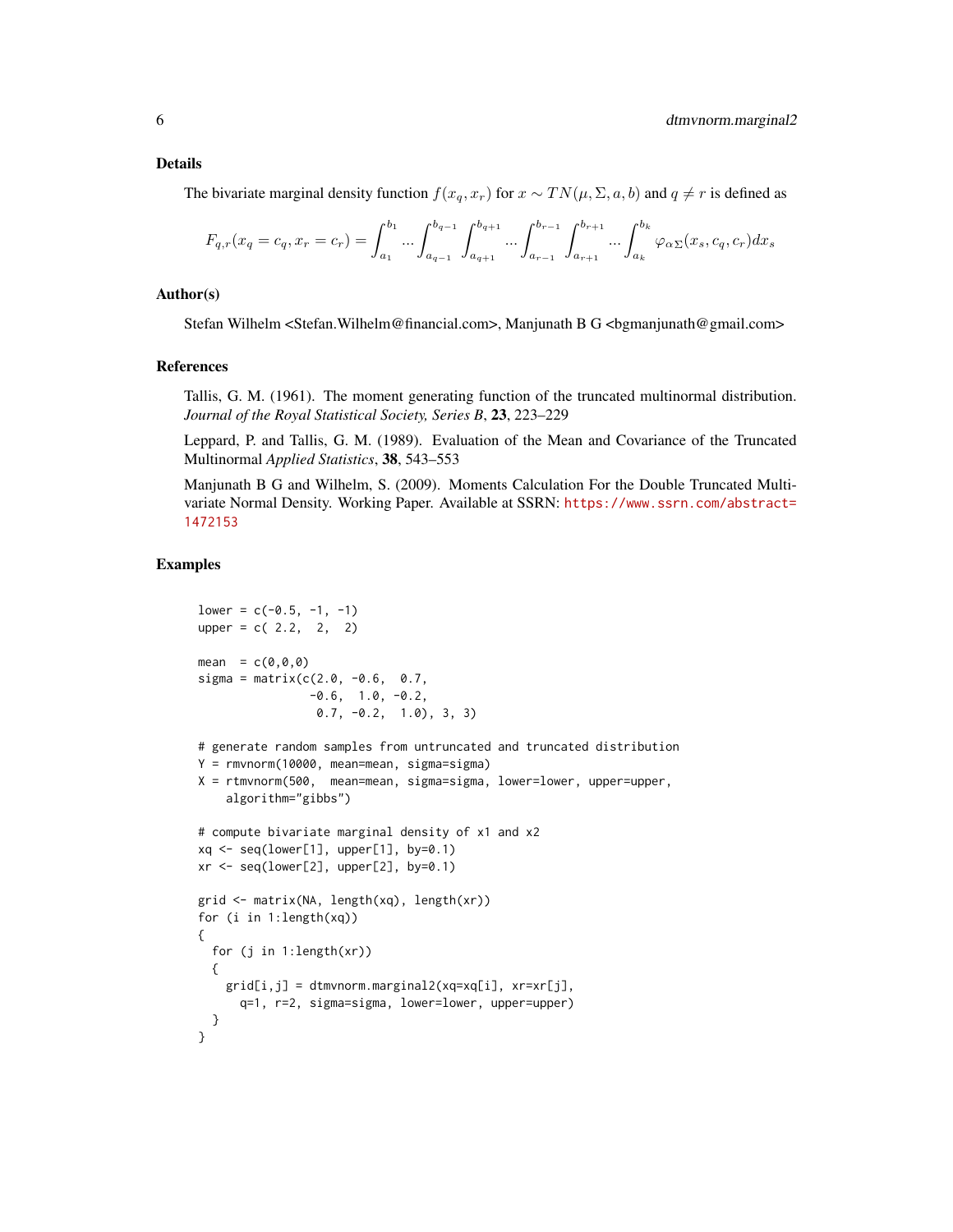```
plot(Y[,1], Y[,2], xlim=c(-4, 4), ylim=c(-4, 4),
   main=expression("bivariate marginal density ("*x[1]*","*x[2]*")"),
   xlab=expression(x[1]), ylab=expression(x[2]), col="gray80")
points(X[,1], X[,2], col="black")
lines(x=c(lower[1], upper[1], upper[1], lower[1], lower[1]),
      y=c(lower[2],lower[2],upper[2],upper[2],lower[2]),
      lty=2, col="red")
contour(xq, xr, grid, add=TRUE, nlevels = 8, col="red", lwd=2)
# scatterplot matrices for untruncated and truncated points
require(lattice)
splom(Y)
splom(X)
```
dtmvt *Truncated Multivariate Student t Density*

#### **Description**

This function provides the joint density function for the truncated multivariate Student t distribution with mean vector equal to mean, covariance matrix sigma, degrees of freedom parameter df and lower and upper truncation points lower and upper.

#### Usage

```
dtmvt(x, mean = rep(0, nrow(sigma)), sigma = diag(length(mean)), df = 1,
lower = rep(-Inf, length = length(mean)),
upper = rep(Inf, length = length(mean)), log = FALSE)
```
#### Arguments

| $\mathsf{x}$ | Vector or matrix of quantiles. If x is a matrix, each row is taken to be a quantile.   |
|--------------|----------------------------------------------------------------------------------------|
| mean         | Mean vector, default is $rep(0, nrow(sigma))$ .                                        |
| sigma        | Covariance matrix, default is diag(length(mean)).                                      |
| df           | degrees of freedom parameter                                                           |
| lower        | Vector of lower truncation points, default is rep(-Inf, length = length(mean)).        |
| upper        | Vector of upper truncation points, default is rep $($ Inf, length = length $(mean)$ ). |
| log          | Logical; if TRUE, densities d are given as $log(d)$ .                                  |

#### Details

The Truncated Multivariate Student t Distribution is a conditional Multivariate Student t distribution subject to (linear) constraints  $a \leq x \leq b$ .

The density of the *p*-variate Multivariate Student t distribution with  $\nu$  degrees of freedom is

$$
f(\boldsymbol{x}) = \frac{\Gamma((\nu + p)/2)}{(\pi \nu)^{p/2} \Gamma(\nu/2) \|\Sigma\|^{1/2}} [1 + \frac{1}{\nu} (x - \mu)^T \Sigma^{-1} (x - \mu)]^{-(\nu + p)/2}
$$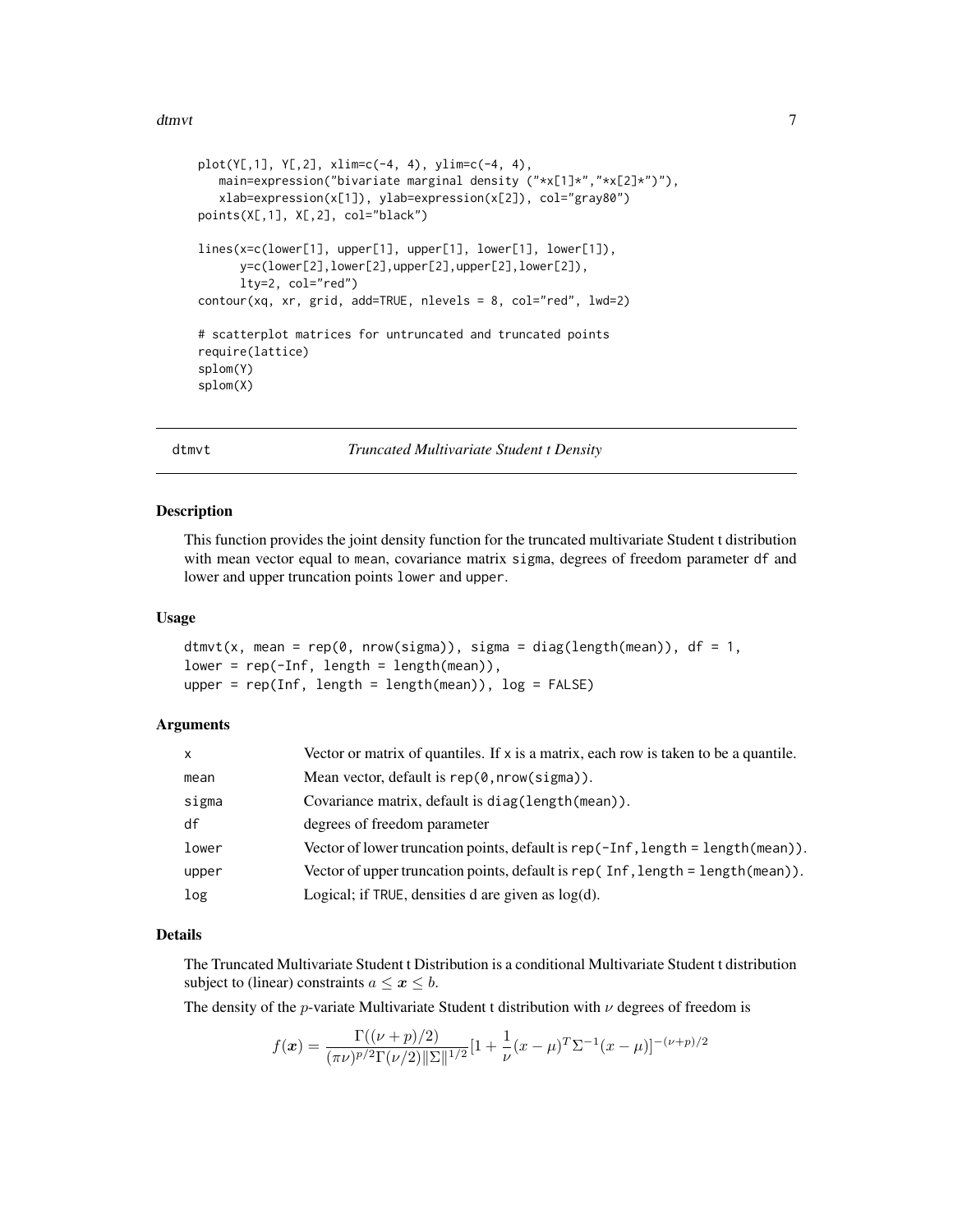<span id="page-7-0"></span>8 dtmvt

$$
f_{a,b}(x) = \frac{f(x)}{P(a \le x \le b)}
$$

#### Value

a numeric vector with density values

#### Author(s)

Stefan Wilhelm <wilhelm@financial.com>

### References

Geweke, J. F. (1991) Efficient simulation from the multivariate normal and Student-t distributions subject to linear constraints and the evaluation of constraint probabilities. [https://www.](https://www.researchgate.net/publication/2335219_Efficient_Simulation_from_the_Multivariate_Normal_and_Student-t_Distributions_Subject_to_Linear_Constraints_and_the_Evaluation_of_Constraint_Probabilities) [researchgate.net/publication/2335219\\_Efficient\\_Simulation\\_from\\_the\\_Multivariate\\_](https://www.researchgate.net/publication/2335219_Efficient_Simulation_from_the_Multivariate_Normal_and_Student-t_Distributions_Subject_to_Linear_Constraints_and_the_Evaluation_of_Constraint_Probabilities) [Normal\\_and\\_Student-t\\_Distributions\\_Subject\\_to\\_Linear\\_Constraints\\_and\\_the\\_Evaluat](https://www.researchgate.net/publication/2335219_Efficient_Simulation_from_the_Multivariate_Normal_and_Student-t_Distributions_Subject_to_Linear_Constraints_and_the_Evaluation_of_Constraint_Probabilities)ion\_ [of\\_Constraint\\_Probabilities](https://www.researchgate.net/publication/2335219_Efficient_Simulation_from_the_Multivariate_Normal_and_Student-t_Distributions_Subject_to_Linear_Constraints_and_the_Evaluation_of_Constraint_Probabilities)

Samuel Kotz, Saralees Nadarajah (2004). Multivariate t Distributions and Their Applications. *Cambridge University Press*

#### See Also

[ptmvt](#page-16-1) and [rtmvt](#page-29-1) for probabilities and random number generation in the truncated case, see [dmvt](#page-0-0), [rmvt](#page-0-0) and [pmvt](#page-0-0) for the untruncated multi-t distribution.

```
# Example
x1 \le - seq(-2, 3, by=0.1)
x2 \le - seq(-2, 3, by=0.1)
mean <-c(0,0)sigma <- matrix(c(1, -0.5, -0.5, 1), 2, 2)
lower < -c(-1,-1)density \leq function(x)
{
z=dtmvt(x, mean=mean, sigma=sigma, lower=lower)
z
}
fgrid \leq function(x, y, f)
{
z <- matrix(nrow=length(x), ncol=length(y))
for(m in 1:length(x)){
for(n in 1:length(y)){
```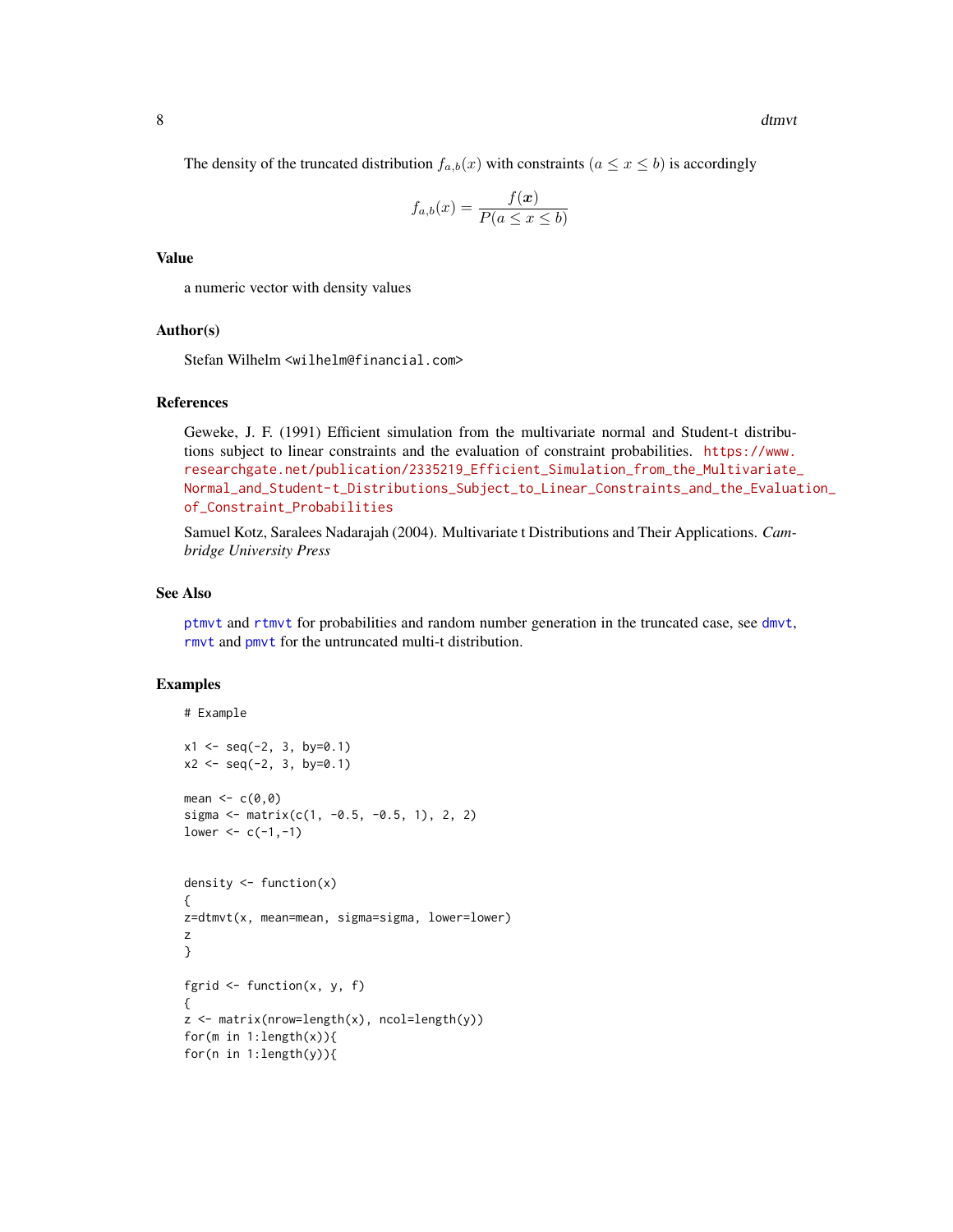```
z[m,n] \leq f(c(x[m], y[n]))}
}
z
}
# compute multivariate-t density d for grid
d <- fgrid(x1, x2, function(x) dtmvt(x, mean=mean, sigma=sigma, lower=lower))
# compute multivariate normal density d for grid
d2 <- fgrid(x1, x2, function(x) dtmvnorm(x, mean=mean, sigma=sigma, lower=lower))
# plot density as contourplot
contour(x1, x2, d, nlevels=5, main="Truncated Multivariate t Density",
xlab=expression(x[1]), ylab=expression(x[2]))
contour(x1, x2, d2, nlevels=5, add=TRUE, col="red")
abline(v=-1, lty=3, lwd=2)
abline(h=-1, lty=3, lwd=2)
```
gmm.tmvnorm *GMM Estimation for the Truncated Multivariate Normal Distribution*

#### Description

Generalized Method of Moments (GMM) Estimation for the Truncated Multivariate Normal Distribution

#### Usage

```
gmm.tmvnorm(X,
  lower = rep(-Inf, length = ncol(X)),upper = rep(+Inf, length = ncol(X)),start = list(mu = rep(0, ncol(X)), sigma = diag(ncol(X))),
  fixed = list(),
 method=c("ManjunathWilhelm","Lee"),
  cholesky = FALSE,
  ...)
```
#### Arguments

| X.    | Matrix of quantiles, each row is taken to be a quantile.                                                    |
|-------|-------------------------------------------------------------------------------------------------------------|
| lower | Vector of lower truncation points, default is rep( $\text{-}Inf$ , length = ncol(X)).                       |
| upper | Vector of upper truncation points, default is rep( $Inf$ , length = $ncol(X)$ ).                            |
| start | Named list with elements mu (mean vector) and sigma (covariance matrix). Ini-<br>tial values for optimizer. |
| fixed | Named list. Parameter values to keep fixed during optimization.                                             |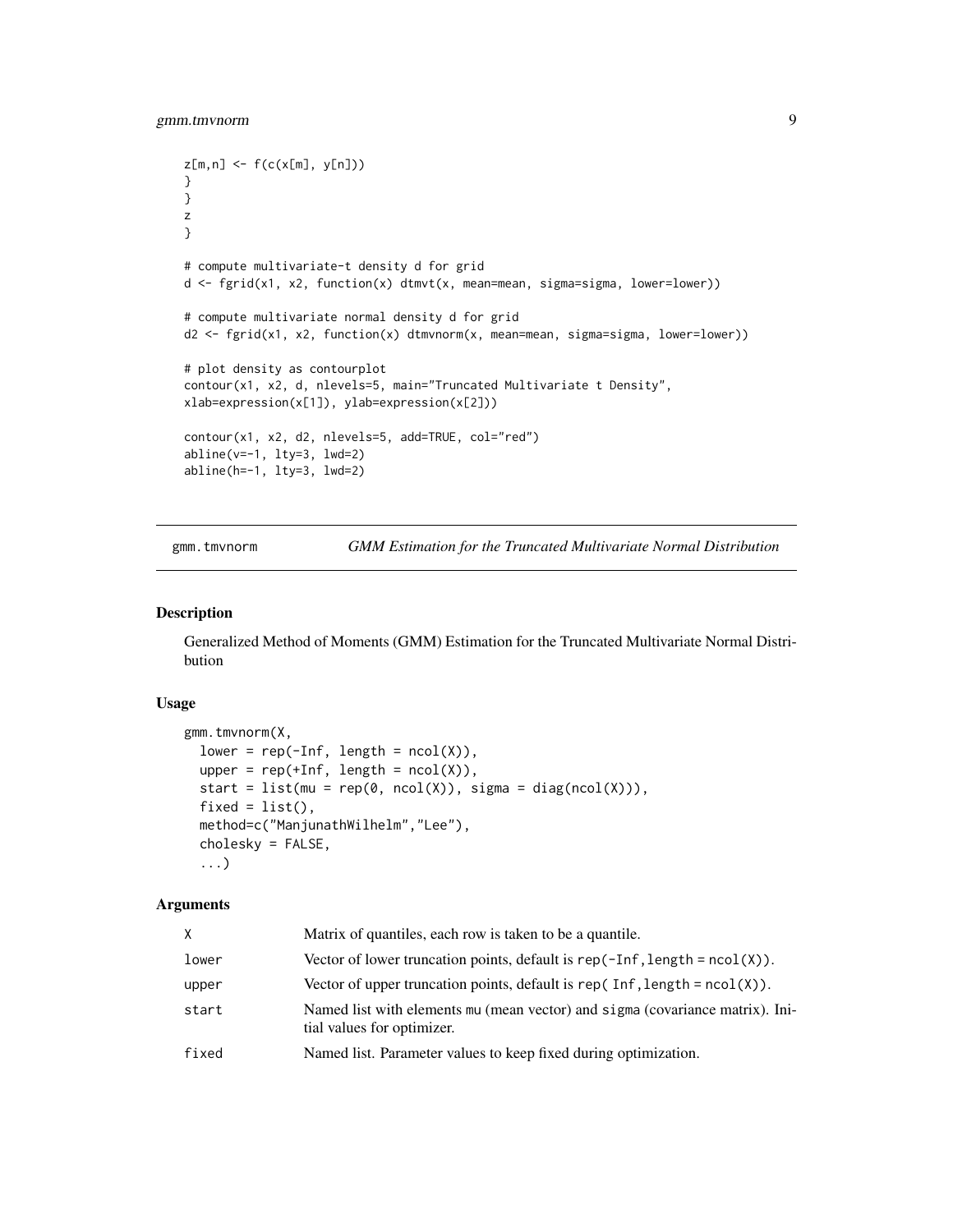<span id="page-9-0"></span>10 gmm.tmvnorm

| method                  | Which set of moment conditions used, possible methods are "ManjunathWil-<br>helm" (default) and "Lee". |
|-------------------------|--------------------------------------------------------------------------------------------------------|
| cholesky                | if TRUE, we use the Cholesky decomposition of sigma as parametrization                                 |
| $\cdot$ $\cdot$ $\cdot$ | Further arguments to pass to gmm                                                                       |

#### Details

This method performs an estimation of the parameters mean and sigma of a truncated multinormal distribution using the Generalized Method of Moments (GMM), when the truncation points lower and upper are known. gmm.tmvnorm() is a wrapper for the general GMM method [gmm](#page-0-0), so one does not have to specify the moment conditions.

#### Manjunath/Wilhelm moment conditions

Because the first and second moments can be computed thanks to the [mtmvnorm](#page-13-1) function, we can set up a method-of-moments estimator by equating the sample moments to their population counterparts. This way we have an exactly identified case.

#### Lee (1979,1983) moment conditions

The recursive moment conditions presented by Lee (1979,1983) are defined for  $l = 0, 1, 2, \ldots$  as

$$
\sigma^{iT} E(x_i^l \mathbf{x}) = \sigma^{iT} \mu E(x_i^l) + l E(x_i^{l-1}) + \frac{a_i^l F_i(a_i)}{F} - \frac{b_i^l F_i(b_i)}{F}
$$

where  $E(x_i^l)$  and  $E(x_i^l\mathbf{x})$  are the moments of  $x_i^l$  and  $x_i^l\mathbf{x}$  respectively and  $F_i(c)/F$  is the onedimensional marginal density in variable i as calculated by [dtmvnorm.marginal](#page-1-1).  $\sigma^{iT}$  is the i-th column of the inverse covariance matrix  $\Sigma^{-1}$ .

This method returns an object of class gmm, for which various diagnostic methods are available, like profile(), confint() etc. See examples.

#### Value

An object of class [gmm](#page-0-0)

#### Author(s)

Stefan Wilhelm <wilhelm@financial.com>

#### References

Tallis, G. M. (1961). The moment generating function of the truncated multinormal distribution. *Journal of the Royal Statistical Society, Series B*, 23, 223–229

Lee, L.-F. (1979). On the first and second moments of the truncated multi-normal distribution and a simple estimator. *Economics Letters*, 3, 165–169

Lee, L.-F. (1983). The determination of moments of the doubly truncated multivariate normal Tobit model. *Economics Letters*, 11, 245–250

Manjunath B G and Wilhelm, S. (2009). Moments Calculation For the Double Truncated Multivariate Normal Density. Working Paper. Available at SSRN: [https://www.ssrn.com/abstract=](https://www.ssrn.com/abstract=1472153) [1472153](https://www.ssrn.com/abstract=1472153)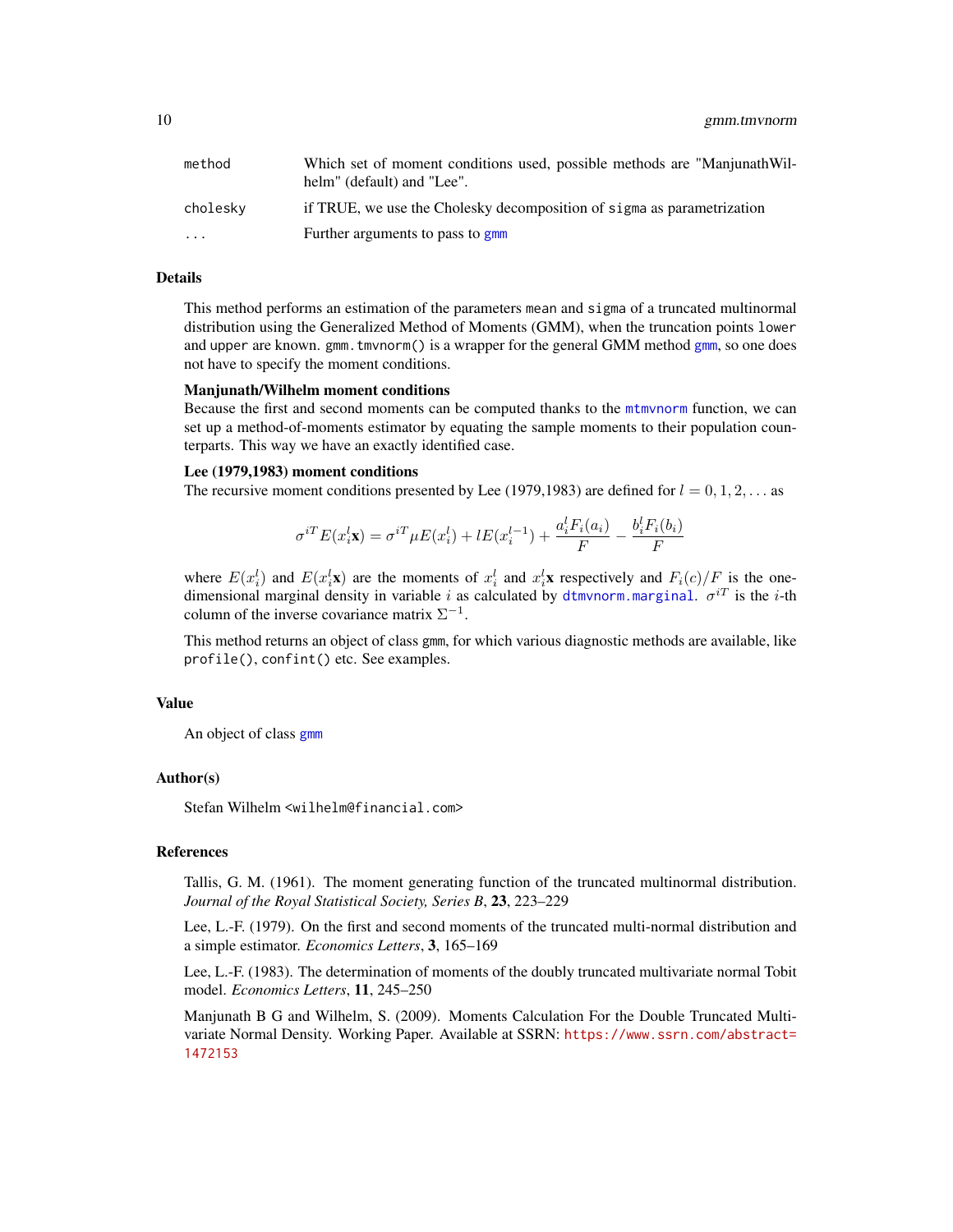#### <span id="page-10-0"></span>mle.tmvnorm 11

#### See Also

[gmm](#page-0-0)

#### Examples

```
## Not run:
set.seed(1.234)
# the actual parameters
lower <-c(-1, -2)upper \leq c(3, Inf)
mu \leq -c(\emptyset, \emptyset)sigma \leq matrix(c(1, 0.8,
                0.8, 2), 2, 2)
# generate random samples
X <- rtmvnorm(n=500, mu, sigma, lower, upper)
# estimate mean vector and covariance matrix sigma from random samples X
# with default start values
gmm.fit1 <- gmm.tmvnorm(X, lower=lower, upper=upper)
# diagnostic output of the estimated parameters
summary(gmm.fit1)
vcov(gmm.fit1)
# confidence intervals
confint(gmm.fit1)
# choosing a different start value
gmm.fit2 <- gmm.tmvnorm(X, lower=lower, upper=upper,
  start=list(mu=c(0.1, 0.1),
  sigma=matrix(c(1, 0.4, 0.4, 1.8),2,2)))
summary(gmm.fit2)
# GMM estimation with Lee (1983) moment conditions
gmm.fit3 <- gmm.tmvnorm(X, lower=lower, upper=upper, method="Lee")
summary(gmm.fit3)
confint(gmm.fit3)
# MLE estimation for comparison
mle.fit1 <- mle.tmvnorm(X, lower=lower, upper=upper)
confint(mle.fit1)
## End(Not run)
```
mle.tmvnorm *Maximum Likelihood Estimation for the Truncated Multivariate Normal Distribution*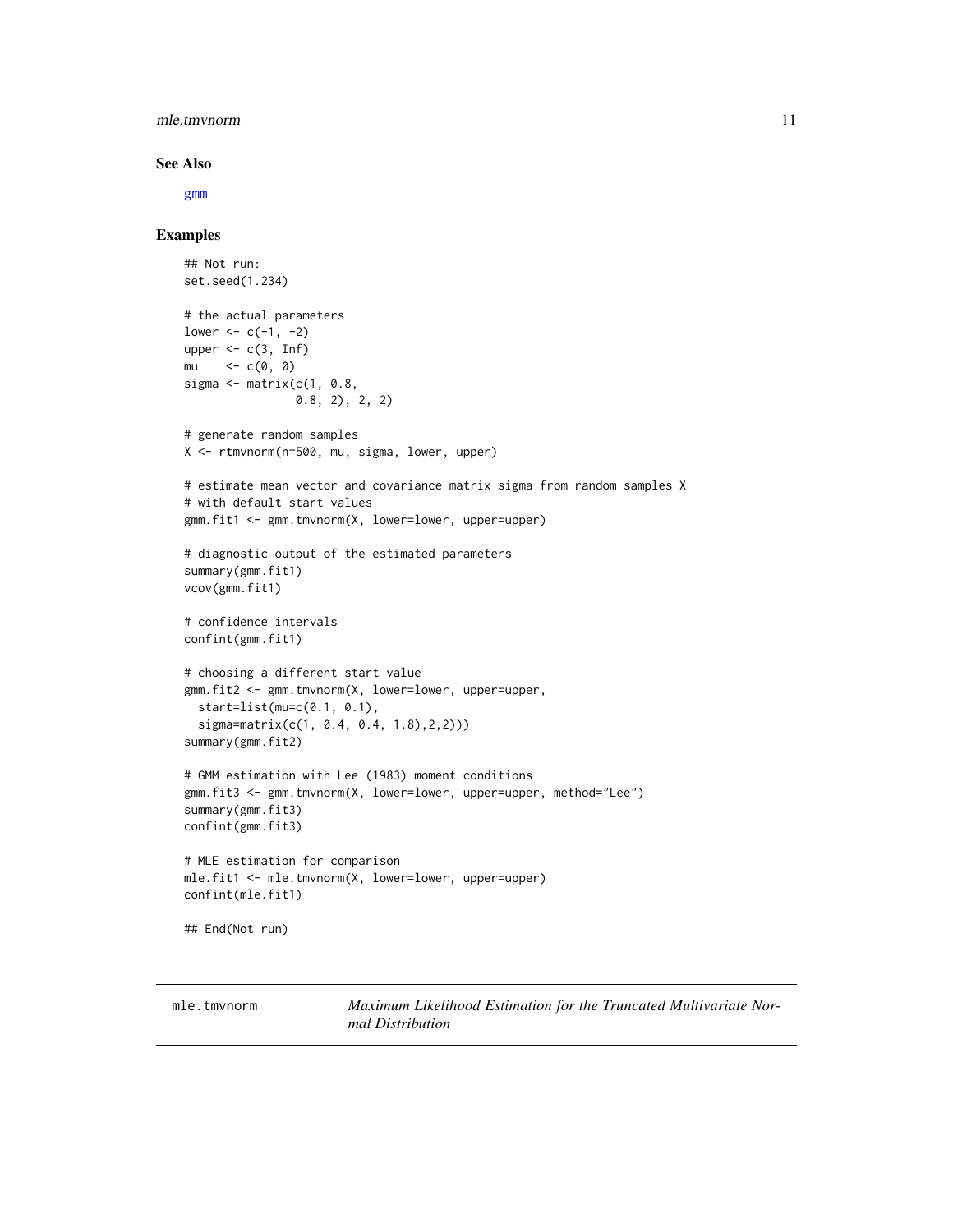#### <span id="page-11-0"></span>**Description**

Maximum Likelihood Estimation for the Truncated Multivariate Normal Distribution

#### Usage

```
mle.tmvnorm(X,
  lower = rep(-Inf, length = ncol(X)),upper = rep(+Inf, length = ncol(X)),start = list(mu = rep(0, ncol(X)), sigma = diag(ncol(X))),
  fixed = list(), method = "BFGS",
  cholesky = FALSE,
  lower.bounds = -Inf,upper.bounds = +Inf,
  ...)
```
#### Arguments

| X            | Matrix of quantiles, each row is taken to be a quantile.                                                    |
|--------------|-------------------------------------------------------------------------------------------------------------|
| lower        | Vector of lower truncation points, default is $rep(-Inf, length = ncol(X))$ .                               |
| upper        | Vector of upper truncation points, default is $rep(Inf, length = ncol(X)).$                                 |
| start        | Named list with elements mu (mean vector) and sigma (covariance matrix). Ini-<br>tial values for optimizer. |
| fixed        | Named list. Parameter values to keep fixed during optimization.                                             |
| method       | Optimization method to use. See optim                                                                       |
| cholesky     | if TRUE, we use the Cholesky decomposition of sigma as parametrization                                      |
| lower.bounds | lower bounds/box constraints for method "L-BFGS-B"                                                          |
| upper.bounds | upper bounds/box constraints for method "L-BFGS-B"                                                          |
| $\ddotsc$    | Further arguments to pass to optim                                                                          |

#### Details

This method performs a maximum likelihood estimation of the parameters mean and sigma of a truncated multinormal distribution, when the truncation points lower and upper are known. mle.tmvnorm() is a wrapper for the general maximum likelihood method [mle](#page-0-0), so one does not have to specify the negative log-likelihood function.

The log-likelihood function for a data matrix  $X(T \times n)$  can be established straightforward as

$$
\log L(X|\mu, \Sigma) = -T \log \alpha(\mu, \Sigma) + -T/2 \log \|\Sigma\| - \frac{1}{2} \sum_{t=1}^{T} (x_t - \mu)' \Sigma^{-1} (x_t - \mu)
$$

As [mle](#page-0-0), this method returns an object of class mle, for which various diagnostic methods are available, like profile(), confint() etc. See examples.

In order to adapt the estimation problem to [mle](#page-0-0), the named parameters for mean vector elements are "mu\_i" and the elements of the covariance matrix are "sigma\_ij" for the lower triangular matrix elements, i.e.  $(j \le i)$ .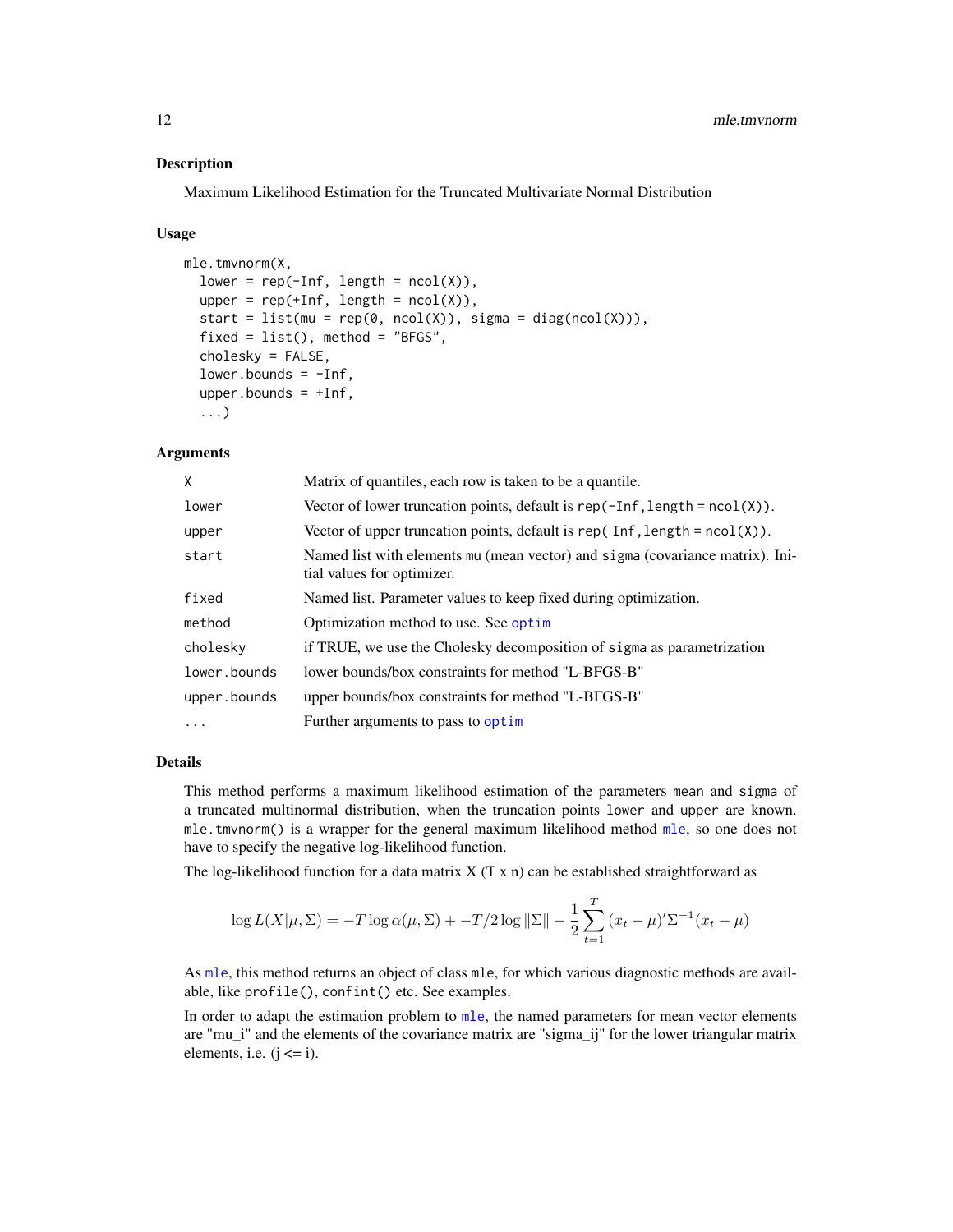#### <span id="page-12-0"></span>mle.tmvnorm 13

#### Value

An object of class [mle-class](#page-0-0)

#### Author(s)

Stefan Wilhelm <wilhelm@financial.com>

#### See Also

[mle](#page-0-0) and [mle-class](#page-0-0)

```
## Not run:
set.seed(1.2345)
# the actual parameters
lower < -c(-1,-1)upper \leq c(1, 2)mu \leq -c(0, 0)sigma \leq matrix(c(1, 0.7,
               0.7, 2), 2, 2)
# generate random samples
X <- rtmvnorm(n=500, mu, sigma, lower, upper)
method <- "BFGS"
# estimate mean vector and covariance matrix sigma from random samples X
# with default start values
mle.fit1 <- mle.tmvnorm(X, lower=lower, upper=upper)
# diagnostic output of the estimated parameters
summary(mle.fit1)
logLik(mle.fit1)
vcov(mle.fit1)
# profiling the log likelihood and confidence intervals
mle.profile1 <- profile(mle.fit1, X, method="BFGS", trace=TRUE)
confint(mle.profile1)
par(mfrow=c(3,2))
plot(mle.profile1)
# choosing a different start value
mle.fit2 <- mle.tmvnorm(X, lower=lower, upper=upper,
  start=list(mu=c(0.1, 0.1),
  sigma=matrix(c(1, 0.4, 0.4, 1.8),2,2)))
summary(mle.fit2)
## End(Not run)
```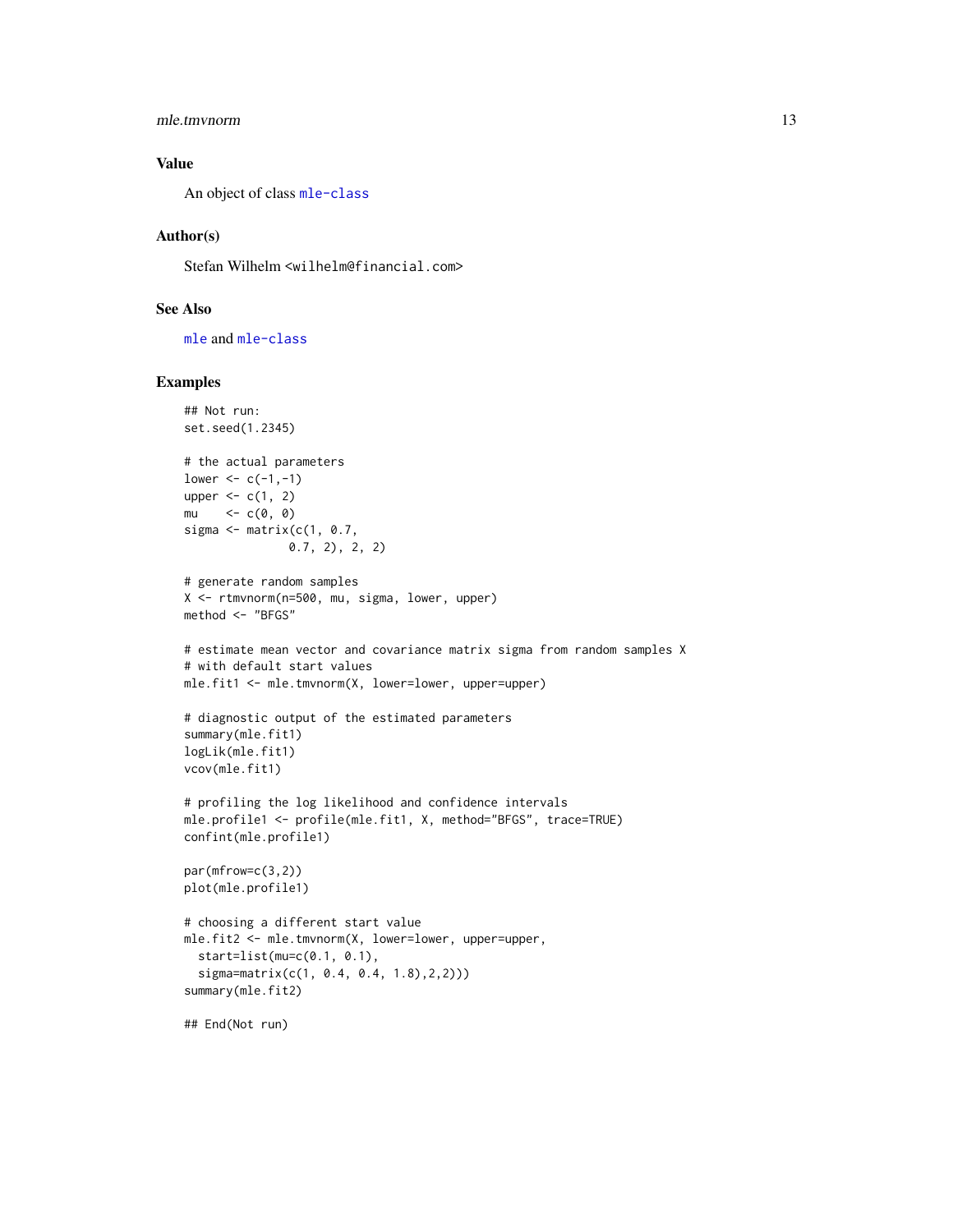<span id="page-13-1"></span><span id="page-13-0"></span>mtmvnorm *Computation of Mean Vector and Covariance Matrix For Truncated Multivariate Normal Distribution*

#### Description

Computation of the first two moments, i.e. mean vector and covariance matrix for the Truncated Multivariate Normal Distribution based on the works of Tallis (1961), Lee (1979) and Leppard and Tallis (1989), but extended to the double-truncated case with general mean and general covariance matrix.

#### Usage

```
mtmvnorm(mean = rep(0, nrow(sigma)),sigma = diag(length(mean)),
  lower = rep(-Inf, length = length(mean)),
  upper = rep(Inf, length = length(mean)),doComputeVariance=TRUE,
  pmvnorm.algorithm=GenzBretz())
```
#### Arguments

| mean              | Mean vector, default is $rep(0, length = ncol(x))$ .                                                                                |  |
|-------------------|-------------------------------------------------------------------------------------------------------------------------------------|--|
| sigma             | Covariance matrix, default is $diag(ncol(x))$ .                                                                                     |  |
| lower             | Vector of lower truncation points, \ default is rep(-Inf, length = length(mean)).                                                   |  |
| upper             | Vector of upper truncation points, default is rep( $Inf$ , length = length(mean)).                                                  |  |
| doComputeVariance |                                                                                                                                     |  |
|                   | flag whether to compute the variance for users who are interested only in the<br>mean. Defaults to TRUE for backward compatibility. |  |
| pmynorm.algorithm |                                                                                                                                     |  |

Algorithm used for [pmvnorm](#page-0-0)

#### Details

Details for the moment calculation under double truncation and the derivation of the formula can be found in the Manjunath/Wilhelm (2009) working paper. If only a subset of variables are truncated, we calculate the truncated moments only for these and use the Johnson/Kotz formula for the remaining untruncated variables.

#### Value

| tmean | Mean vector of truncated variables       |
|-------|------------------------------------------|
| tvar  | Covariance matrix of truncated variables |

#### Author(s)

Stefan Wilhelm <Stefan.Wilhelm@financial.com>, Manjunath B G <br/> <br/> <br/> <br/>edmaniunath@gmail.com>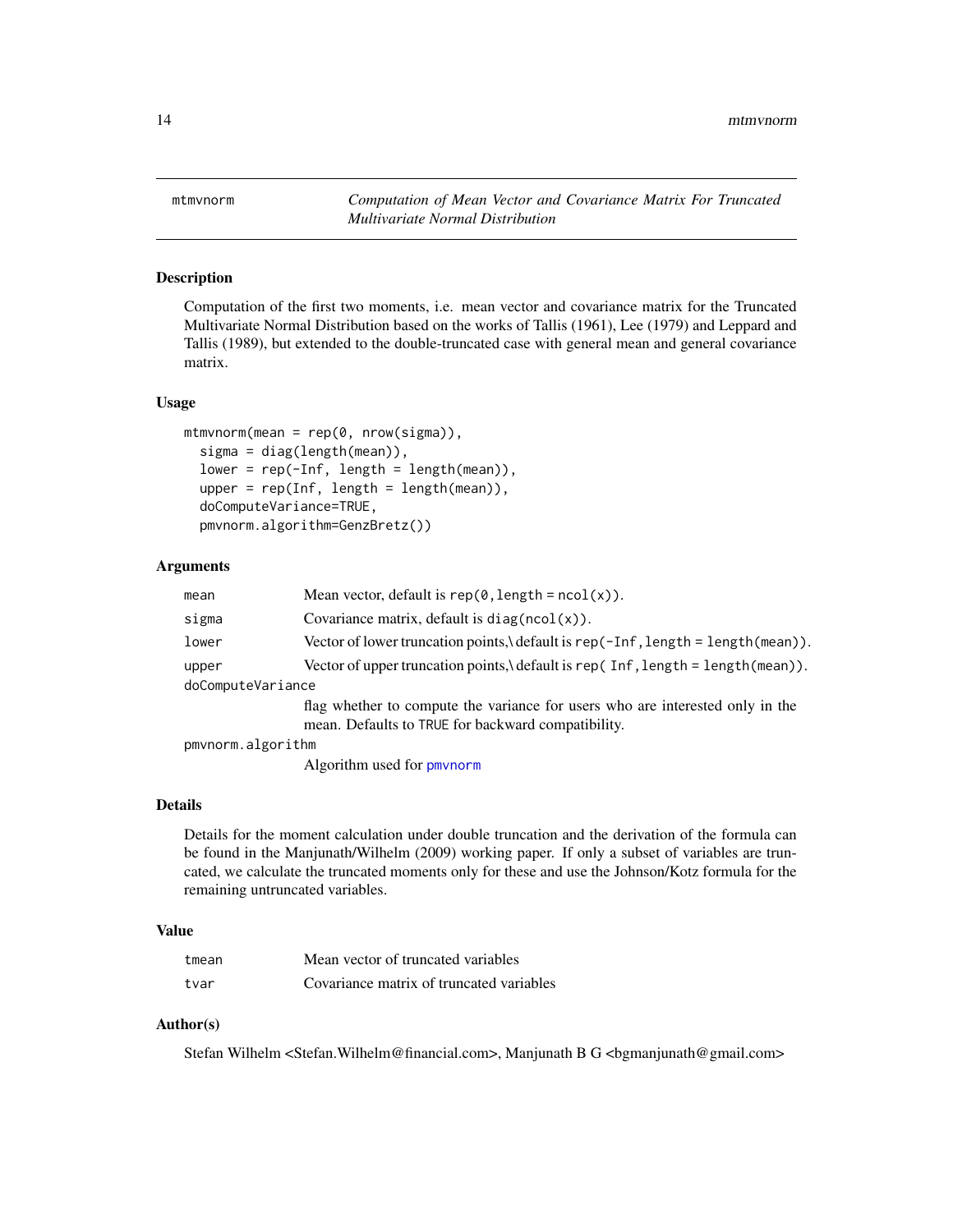#### <span id="page-14-0"></span>ptmvnorm to the contract of the contract of the contract of the contract of the contract of the contract of the contract of the contract of the contract of the contract of the contract of the contract of the contract of th

#### References

Tallis, G. M. (1961). The moment generating function of the truncated multinormal distribution. *Journal of the Royal Statistical Society, Series B*, 23, 223–229

Johnson, N./Kotz, S. (1970). Distributions in Statistics: Continuous Multivariate Distributions *Wiley & Sons*, pp. 70–73

Lee, L.-F. (1979). On the first and second moments of the truncated multi-normal distribution and a simple estimator. *Economics Letters*, 3, 165–169

Leppard, P. and Tallis, G. M. (1989). Evaluation of the Mean and Covariance of the Truncated Multinormal. *Applied Statistics*, 38, 543–553

Manjunath B G and Wilhelm, S. (2009). Moments Calculation For the Double Truncated Multivariate Normal Density. Working Paper. Available at SSRN: [https://www.ssrn.com/abstract=](https://www.ssrn.com/abstract=1472153) [1472153](https://www.ssrn.com/abstract=1472153)

#### Examples

```
mu <- c(0.5, 0.5, 0.5)
sigma <- matrix(c( 1, 0.6, 0.3,
                 0.6, 1, 0.2,
                 0.3, 0.2, 2), 3, 3)
a \leq c(-Inf, -Inf, -Inf)b \leq c(1, 1, 1)
# compute first and second moments
mtmvnorm(mu, sigma, lower=a, upper=b)
# compare with simulated results
X <- rtmvnorm(n=1000, mean=mu, sigma=sigma, lower=a, upper=b)
colMeans(X)
cov(X)
```
<span id="page-14-1"></span>

ptmvnorm *Truncated Multivariate Normal Distribution*

#### **Description**

Computes the distribution function of the truncated multivariate normal distribution for arbitrary limits and correlation matrices based on the pmvnorm() implementation of the algorithms by Genz and Bretz.

#### Usage

```
ptmvnorm(lowerx, upperx, mean=rep(0, length(lowerx)), sigma,
  lower = rep(-Inf, length = length(mean)),upper = rep( Inf, length = length(mean)),
 maxpts = 25000, abseps = 0.001, releps = 0)
```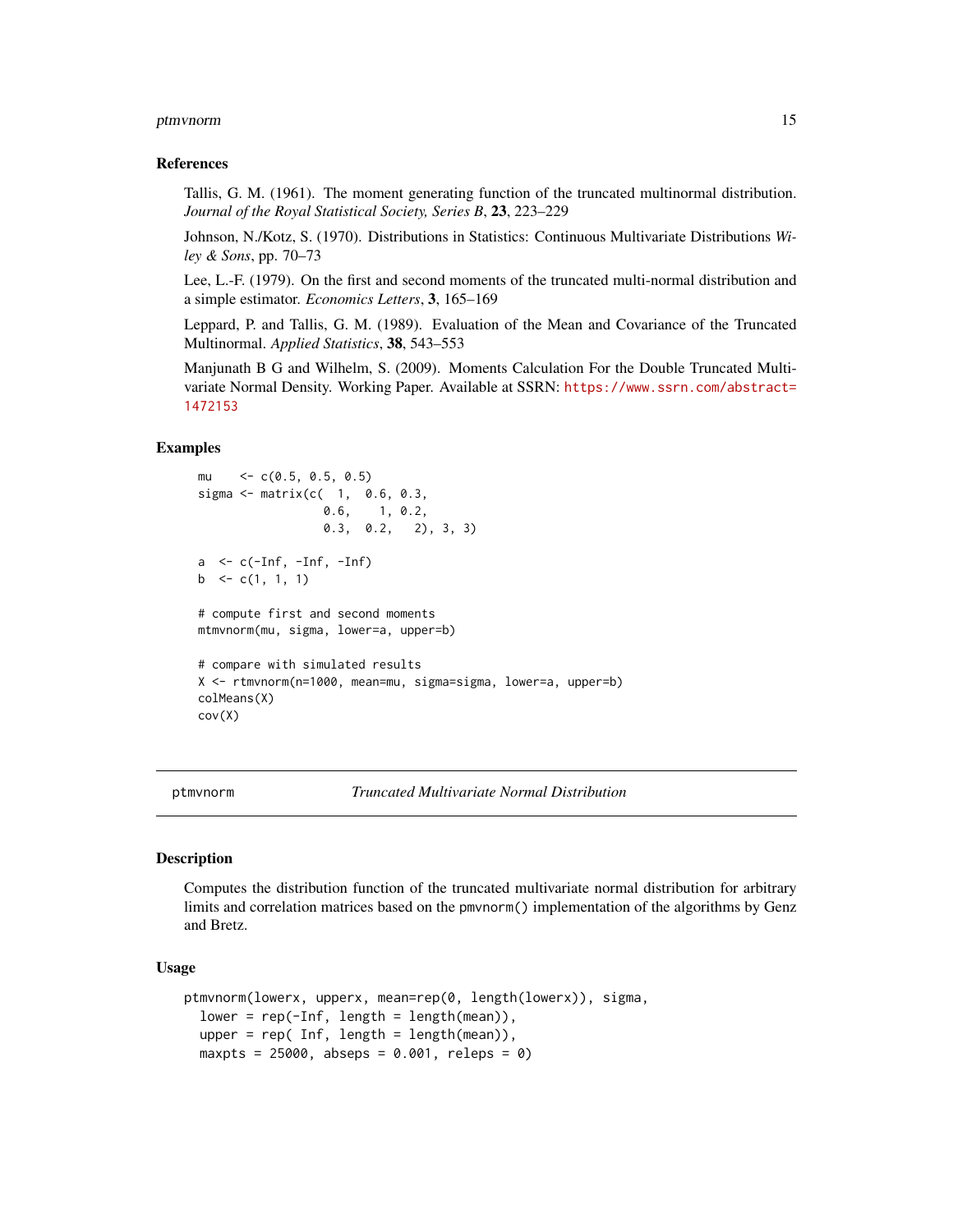#### **Arguments**

| lowerx | the vector of lower limits of length n.                                                                                                                                                                       |
|--------|---------------------------------------------------------------------------------------------------------------------------------------------------------------------------------------------------------------|
| upperx | the vector of upper limits of length n.                                                                                                                                                                       |
| mean   | the mean vector of length n.                                                                                                                                                                                  |
| sigma  | the covariance matrix of dimension n. Either corr or sigma can be specified. If<br>sigma is given, the problem is standardized. If neither corr nor sigma is given,<br>the identity matrix is used for sigma. |
| lower  | Vector of lower truncation points, \ default is rep(-Inf, length = length(mean)).                                                                                                                             |
| upper  | Vector of upper truncation points, \ default is rep(Inf, length = length(mean)).                                                                                                                              |
| maxpts | maximum number of function values as integer.                                                                                                                                                                 |
| abseps | absolute error tolerance as double.                                                                                                                                                                           |
| releps | relative error tolerance as double.                                                                                                                                                                           |

#### Details

The computation of truncated multivariate normal probabilities and densities is done using conditional probabilities from the standard/untruncated multivariate normal distribution. So we refer to the documentation of the mvtnorm package and the methodology is described in Genz (1992, 1993) and Genz/Bretz (2009).

For properties of the truncated multivariate normal distribution see for example Johnson/Kotz (1970) and Horrace (2005).

#### Value

The evaluated distribution function is returned with attributes

| error | estimated absolute error and |
|-------|------------------------------|
| msg   | status messages.             |

#### References

Genz, A. (1992). Numerical computation of multivariate normal probabilities. *Journal of Computational and Graphical Statistics*, 1, 141–150

Genz, A. (1993). Comparison of methods for the computation of multivariate normal probabilities. *Computing Science and Statistics*, 25, 400–405

Genz, A. and Bretz, F. (2009). Computation of Multivariate Normal and t Probabilities. *Lecture Notes in Statistics*, Vol. 195, Springer-Verlag, Heidelberg.

Johnson, N./Kotz, S. (1970). Distributions in Statistics: Continuous Multivariate Distributions *Wiley & Sons*, pp. 70–73

Horrace, W. (2005). Some Results on the Multivariate Truncated Normal Distribution. *Journal of Multivariate Analysis*, 94, 209–221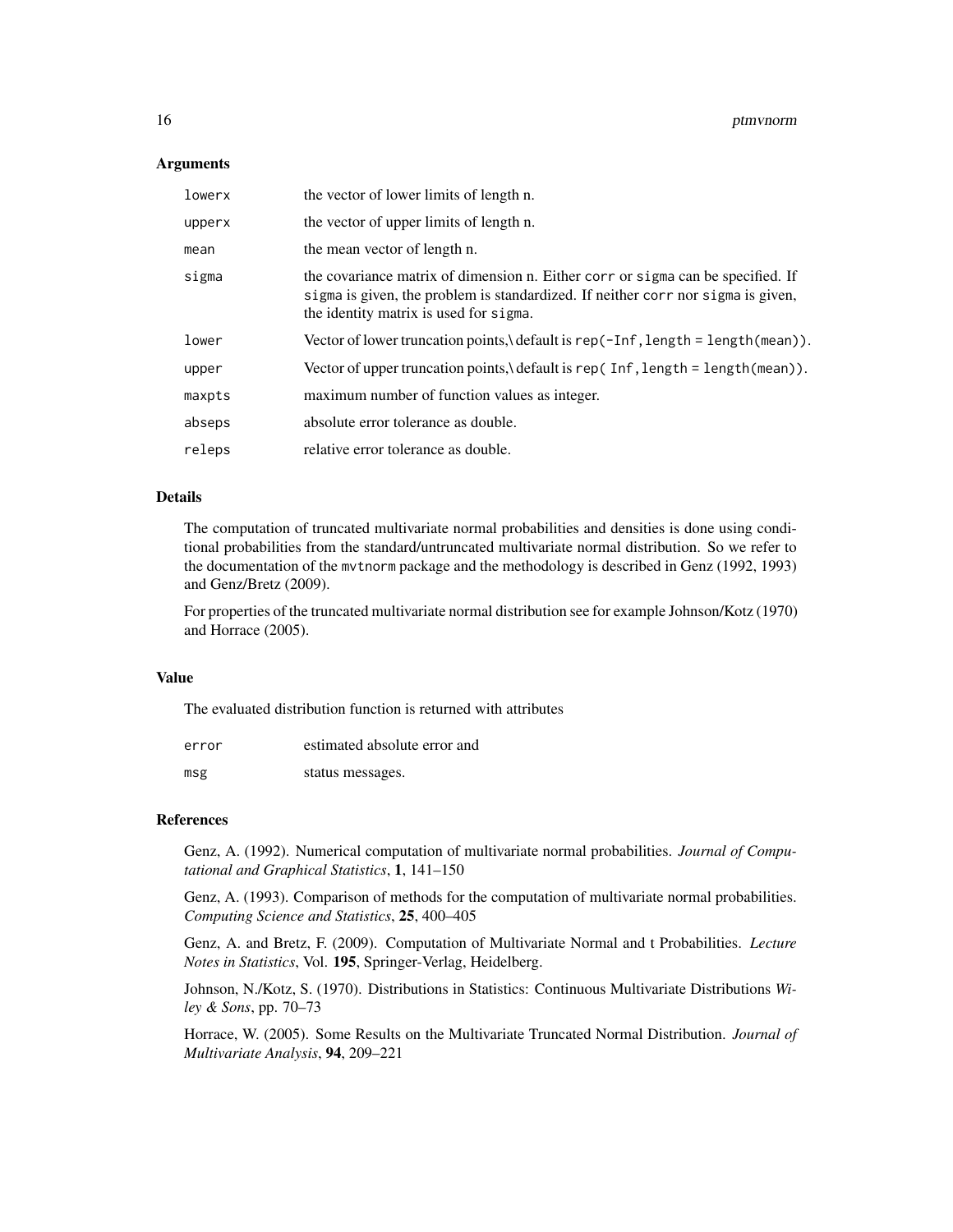#### <span id="page-16-0"></span>ptmvt to the contract of the contract of the contract of the contract of the contract of the contract of the contract of the contract of the contract of the contract of the contract of the contract of the contract of the c

### Examples

```
sigma <- matrix(c(5, 0.8, 0.8, 1), 2, 2)
Fx <- ptmvnorm(lowerx=c(-1,-1), upperx=c(0.5,0), mean=c(0,0),
  sigma=sigma, lower=c(-1,-1), upper=c(1,1))
```
<span id="page-16-1"></span>

|  | ۰ |  |
|--|---|--|
|  |   |  |

#### t **Truncated Multivariate Student t Distribution**

#### Description

Computes the distribution function of the truncated multivariate t distribution

#### Usage

```
ptmvt(lowerx, upperx, mean = rep(0, length(lowerx)), sigma, df = 1,
  lower = rep(-Inf, length = length(mean)),upper = rep(Inf, length = length(mean)), maxpts = 25000, abseps = 0.001,releps = 0
```
#### Arguments

| lowerx | the vector of lower limits of length n.                                                                                                                                                                       |
|--------|---------------------------------------------------------------------------------------------------------------------------------------------------------------------------------------------------------------|
| upperx | the vector of upper limits of length n.                                                                                                                                                                       |
| mean   | the mean vector of length n.                                                                                                                                                                                  |
| sigma  | the covariance matrix of dimension n. Either corr or sigma can be specified. If<br>sigma is given, the problem is standardized. If neither corr nor sigma is given,<br>the identity matrix is used for sigma. |
| df     | Degrees of freedom parameter                                                                                                                                                                                  |
| lower  | Vector of lower truncation points, default is rep(-Inf, length = length(mean)).                                                                                                                               |
| upper  | Vector of upper truncation points, default is rep(Inf, length = length(mean)).                                                                                                                                |
| maxpts | maximum number of function values as integer.                                                                                                                                                                 |
| abseps | absolute error tolerance as double.                                                                                                                                                                           |
| releps | relative error tolerance as double.                                                                                                                                                                           |
|        |                                                                                                                                                                                                               |

#### Value

The evaluated distribution function is returned with attributes

| error | estimated absolute error and |
|-------|------------------------------|
| msg   | status messages.             |

### Author(s)

Stefan Wilhelm <Stefan.Wilhelm@financial.com>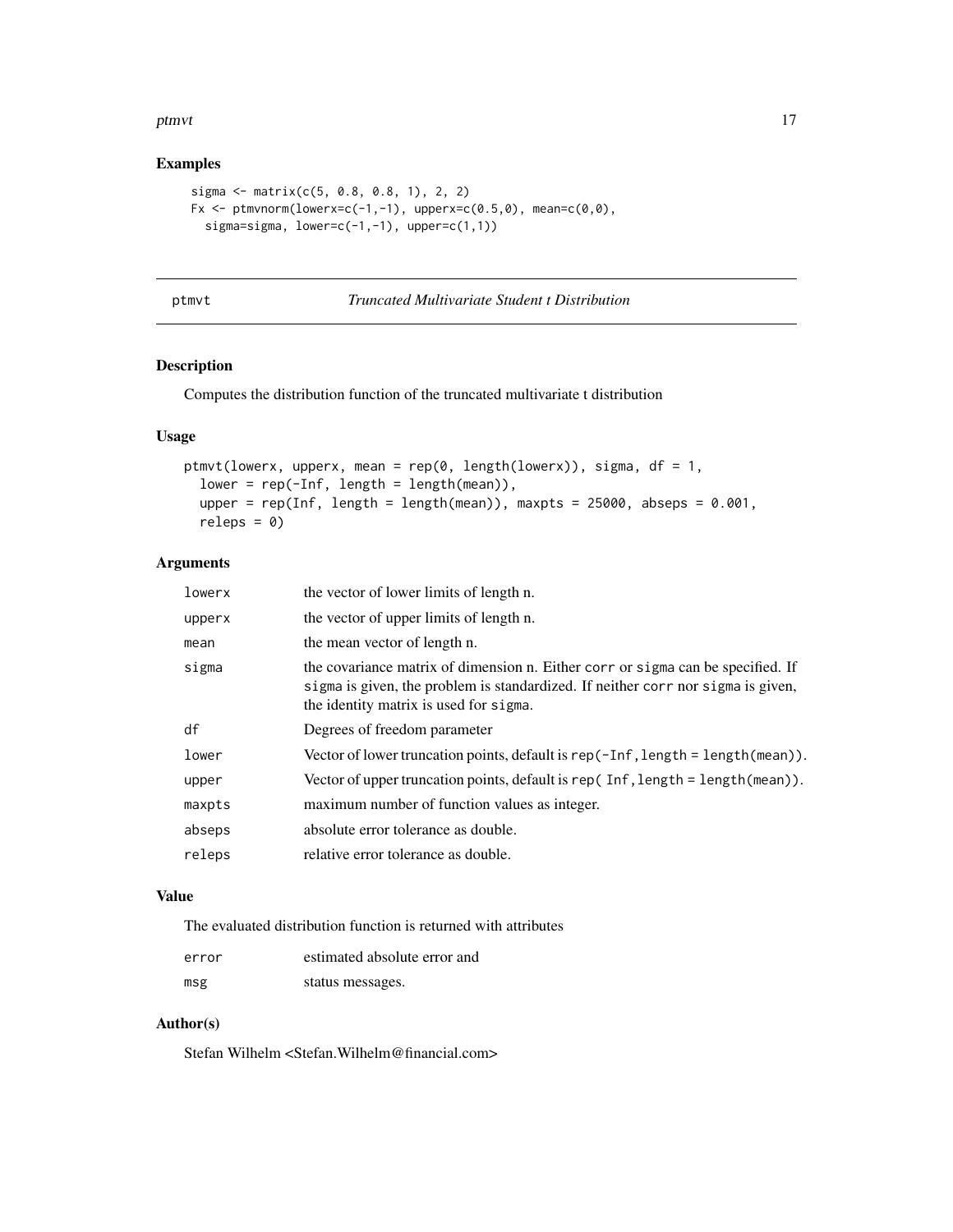#### <span id="page-17-0"></span>References

Geweke, J. F. (1991) Efficient simulation from the multivariate normal and Student-t distributions subject to linear constraints and the evaluation of constraint probabilities. [https://www.](https://www.researchgate.net/publication/2335219_Efficient_Simulation_from_the_Multivariate_Normal_and_Student-t_Distributions_Subject_to_Linear_Constraints_and_the_Evaluation_of_Constraint_Probabilities) [researchgate.net/publication/2335219\\_Efficient\\_Simulation\\_from\\_the\\_Multivariate\\_](https://www.researchgate.net/publication/2335219_Efficient_Simulation_from_the_Multivariate_Normal_and_Student-t_Distributions_Subject_to_Linear_Constraints_and_the_Evaluation_of_Constraint_Probabilities) [Normal\\_and\\_Student-t\\_Distributions\\_Subject\\_to\\_Linear\\_Constraints\\_and\\_the\\_Evaluat](https://www.researchgate.net/publication/2335219_Efficient_Simulation_from_the_Multivariate_Normal_and_Student-t_Distributions_Subject_to_Linear_Constraints_and_the_Evaluation_of_Constraint_Probabilities)ion\_ [of\\_Constraint\\_Probabilities](https://www.researchgate.net/publication/2335219_Efficient_Simulation_from_the_Multivariate_Normal_and_Student-t_Distributions_Subject_to_Linear_Constraints_and_the_Evaluation_of_Constraint_Probabilities)

Samuel Kotz, Saralees Nadarajah (2004). Multivariate t Distributions and Their Applications. *Cambridge University Press*

#### Examples

```
sigma \leq matrix(c(5, 0.8, 0.8, 1), 2, 2)
Fx \le ptmvt(lowerx=c(-1,-1), upperx=c(0.5,0), mean=c(0,0), sigma=sigma, df=3,
 lower=c(-1,-1), upper=c(1,1))
```

| ptmvtnorm.marginal | One-dimensional marginal CDF function for a Truncated Multivariate |
|--------------------|--------------------------------------------------------------------|
|                    | Normal and Student t distribution                                  |

#### Description

This function computes the one-dimensional marginal probability function from a Truncated Multivariate Normal and Student t density function using integration in pmvnorm() and pmvt().

#### Usage

```
ptmvnorm.marginal(xn,
   n = 1,
   mean = rep(0, nrow(sigma)),sigma = diag(length(mean)),
   lower = rep(-Inf, length = length(mean)),upper = rep(Inf, length = length(mean)))ptmvt.marginal(xn,
   n = 1,
   mean = rep(0, nrow(sigma)),sigma = diag(length(mean)),
   df = 1,
   lower = rep(-Inf, length = length(mean)),upper = rep(Inf, length = length(mean)))
```
#### Arguments

| xn   | Vector of quantiles to calculate the marginal probability for.                                                  |
|------|-----------------------------------------------------------------------------------------------------------------|
|      | Index position $(1k)$ within the random vector xn to calculate the one-dimensional<br>marginal probability for. |
| mean | the mean vector of length k.                                                                                    |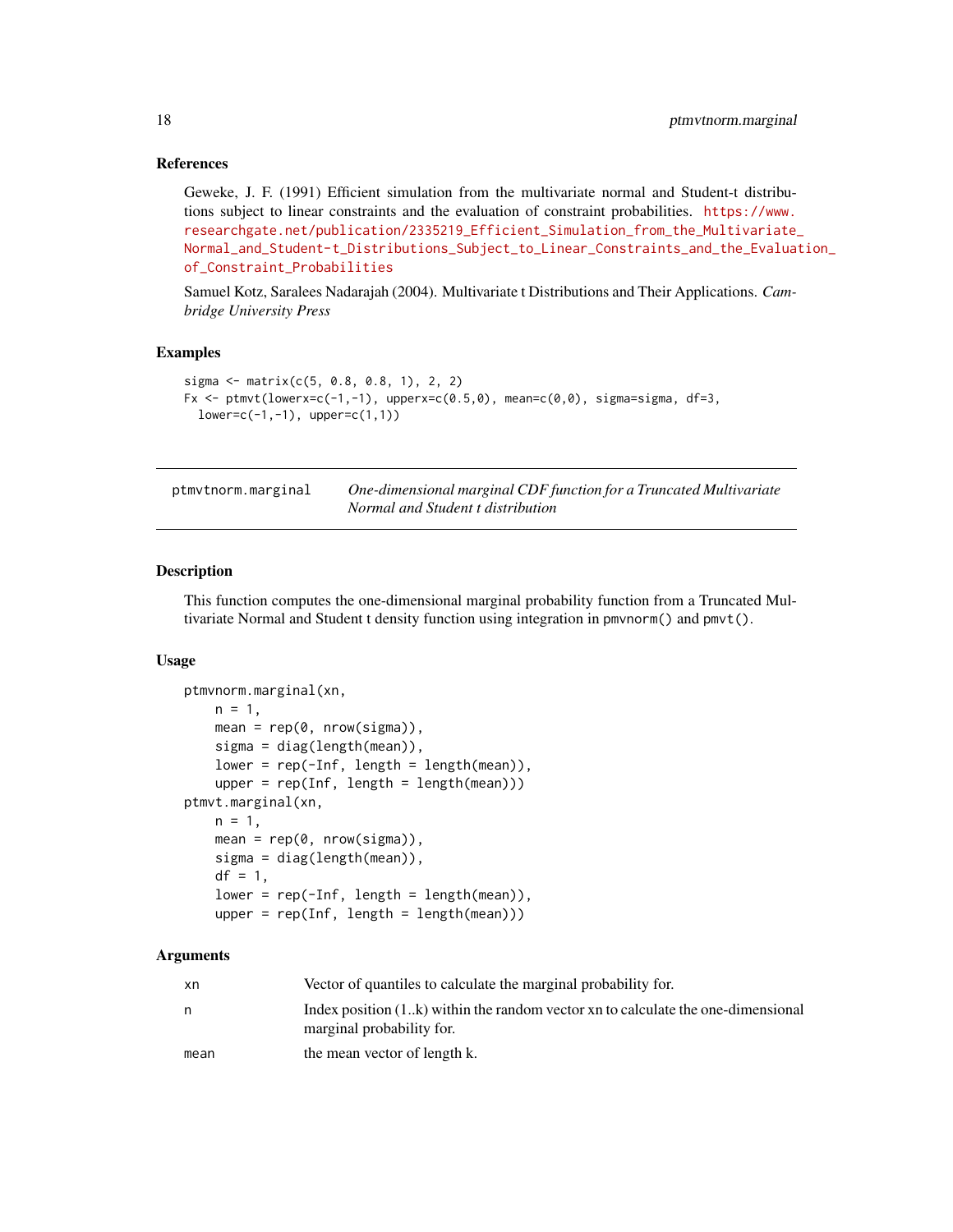| sigma | the covariance matrix of dimension k. Either corr or sigma can be specified. If     |
|-------|-------------------------------------------------------------------------------------|
|       | sigma is given, the problem is standardized. If neither corr nor sigma is given,    |
|       | the identity matrix is used for sigma.                                              |
| df    | degrees of freedom parameter                                                        |
| lower | Vector of lower truncation points, default is rep( $-Inf$ , length = length(mean)). |
| upper | Vector of upper truncation points, default is rep( $Inf$ , length = length(mean)).  |

#### Details

The one-dimensional marginal probability for index i is  $F_i(x_i) = P(X_i \leq x_i)$ 

$$
F_i(x_i) = \int_{a_1}^{b_1} \dots \int_{a_{i-1}}^{b_{i-1}} \int_{a_i}^{x_i} \int_{a_{i+1}}^{b_{i+1}} \dots \int_{a_k}^{b_k} f(x) dx = \alpha^{-1} \Phi_k(a, u, \mu, \Sigma)
$$

where  $u = (b_1, \ldots, b_{i-1}, x_i, b_{i+1}, \ldots, b_k)'$  is the upper integration bound and  $\Phi_k$  is the k-dimensional normal probability (i.e. functions pmvnorm() and pmvt() in R package mvtnorm).

#### Value

Returns a vector of the same length as xn with probabilities.

#### Author(s)

Stefan Wilhelm <Stefan.Wilhelm@financial.com>

```
## Example 1: Truncated multi-normal
lower < -c(-1,-1,-1)upper \leq c(1,1,1)mean <-c(0,0,0)sigma <- matrix(c( 1, 0.8, 0.2,
                  0.8, 1, 0.1,
                   0.2, 0.1, 1), 3, 3)
X <- rtmvnorm(n=1000, mean=c(0,0,0), sigma=sigma, lower=lower, upper=upper)
x \leq -\text{seq}(-1, 1, \text{ by} = 0.01)Fx <- ptmvnorm.marginal(xn=x, n=1, mean=c(0,0,0), sigma=sigma, lower=lower, upper=upper)
plot(ecdf(X[,1]), main="marginal CDF for truncated multi-normal")
lines(x, Fx, type="l", col="blue")
## Example 2: Truncated multi-t
X <- rtmvt(n=1000, mean=c(0,0,0), sigma=sigma, df=2, lower=lower, upper=upper)
x \leq -\text{seq}(-1, 1, \text{ by} = 0.01)Fx <- ptmvt.marginal(xn=x, n=1, mean=c(0,0,0), sigma=sigma, lower=lower, upper=upper)
plot(ecdf(X[,1]), main="marginal CDF for truncated multi-t")
lines(x, Fx, type="l", col="blue")
```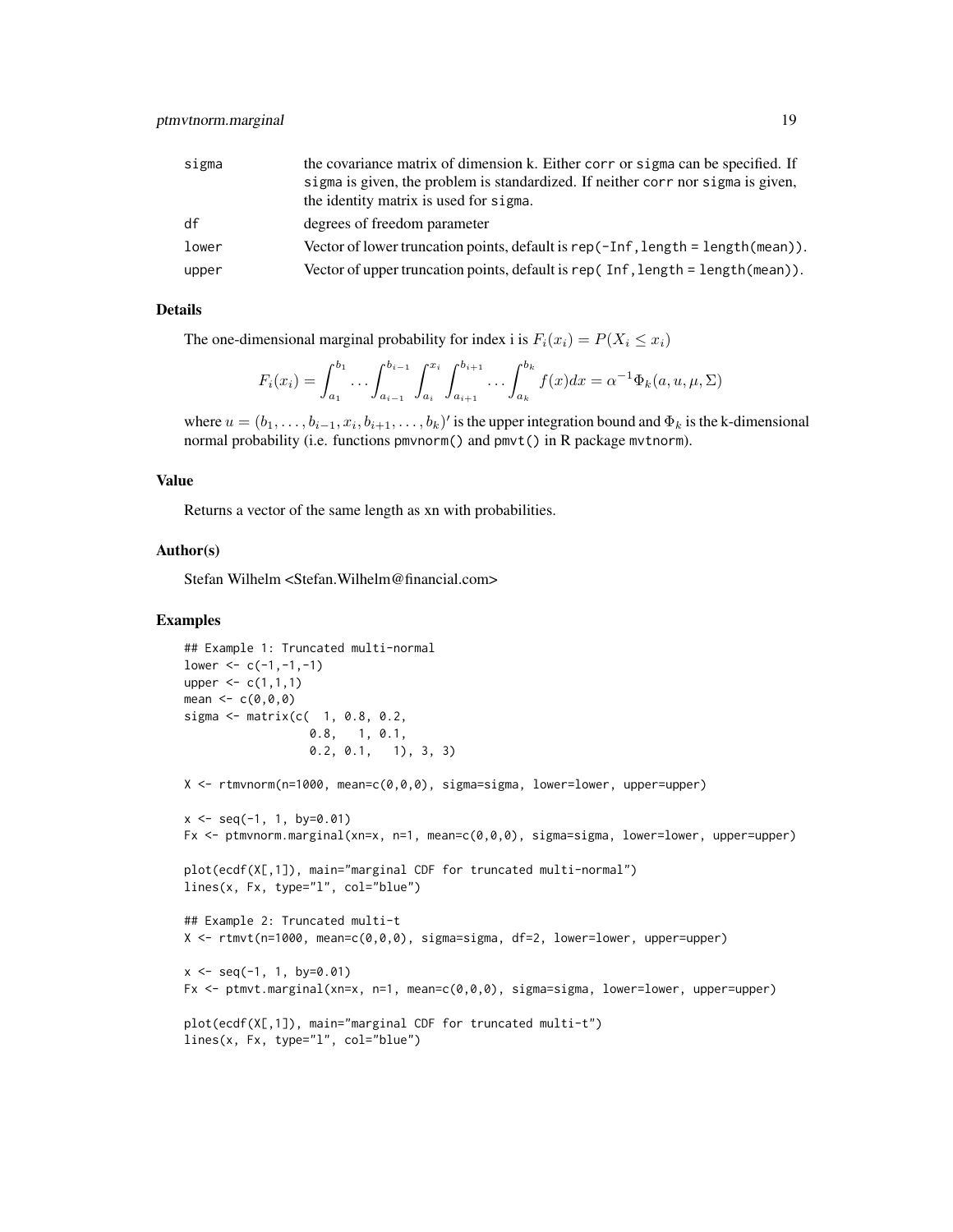<span id="page-19-0"></span>

#### Description

Computes the equicoordinate quantile function of the truncated multivariate normal distribution for arbitrary correlation matrices based on an inversion of the algorithms by Genz and Bretz.

#### Usage

```
qtmvnorm.marginal(p,
        interval = c(-10, 10),
        tail = c("lower.tail","upper.tail","both.tails"),
        n=1,
mean=rep(0, nrow(sigma)),
sigma=diag(length(mean)),
lower=rep(-Inf, length = length(mean)),
upper=rep( Inf, length = length(mean)),
...)
```
#### Arguments

| p        | probability.                                                                                                                                                                                                                           |
|----------|----------------------------------------------------------------------------------------------------------------------------------------------------------------------------------------------------------------------------------------|
| interval | a vector containing the end-points of the interval to be searched by uniroot.                                                                                                                                                          |
| tail     | specifies which quantiles should be computed. lower, tail gives the quantile<br>x for which $P[X \le x] = p$ , upper tail gives x with $P[X > x] = p$ and<br>both. tails leads to x with $P[-x \le X \le x] = p.P[-x \le X \le x] = p$ |
| n        | index $(1n)$ to calculate marginal quantile for                                                                                                                                                                                        |
| mean     | the mean vector of length n.                                                                                                                                                                                                           |
| sigma    | the covariance matrix of dimension n. Either corr or sigma can be specified. If<br>sigma is given, the problem is standardized. If neither corr nor sigma is given,<br>the identity matrix is used for sigma.                          |
| lower    | Vector of lower truncation points, default is $rep(-Inf, length = length(mean))$ .                                                                                                                                                     |
| upper    | Vector of upper truncation points, \ default is rep(Inf, length = length(mean)).                                                                                                                                                       |
| .        | additional parameters to be passed to uniroot.                                                                                                                                                                                         |

#### Details

Only equicoordinate quantiles are computed, i.e., the quantiles in each dimension coincide. Currently, the distribution function is inverted by using the [uniroot](#page-0-0) function which may result in limited accuracy of the quantiles.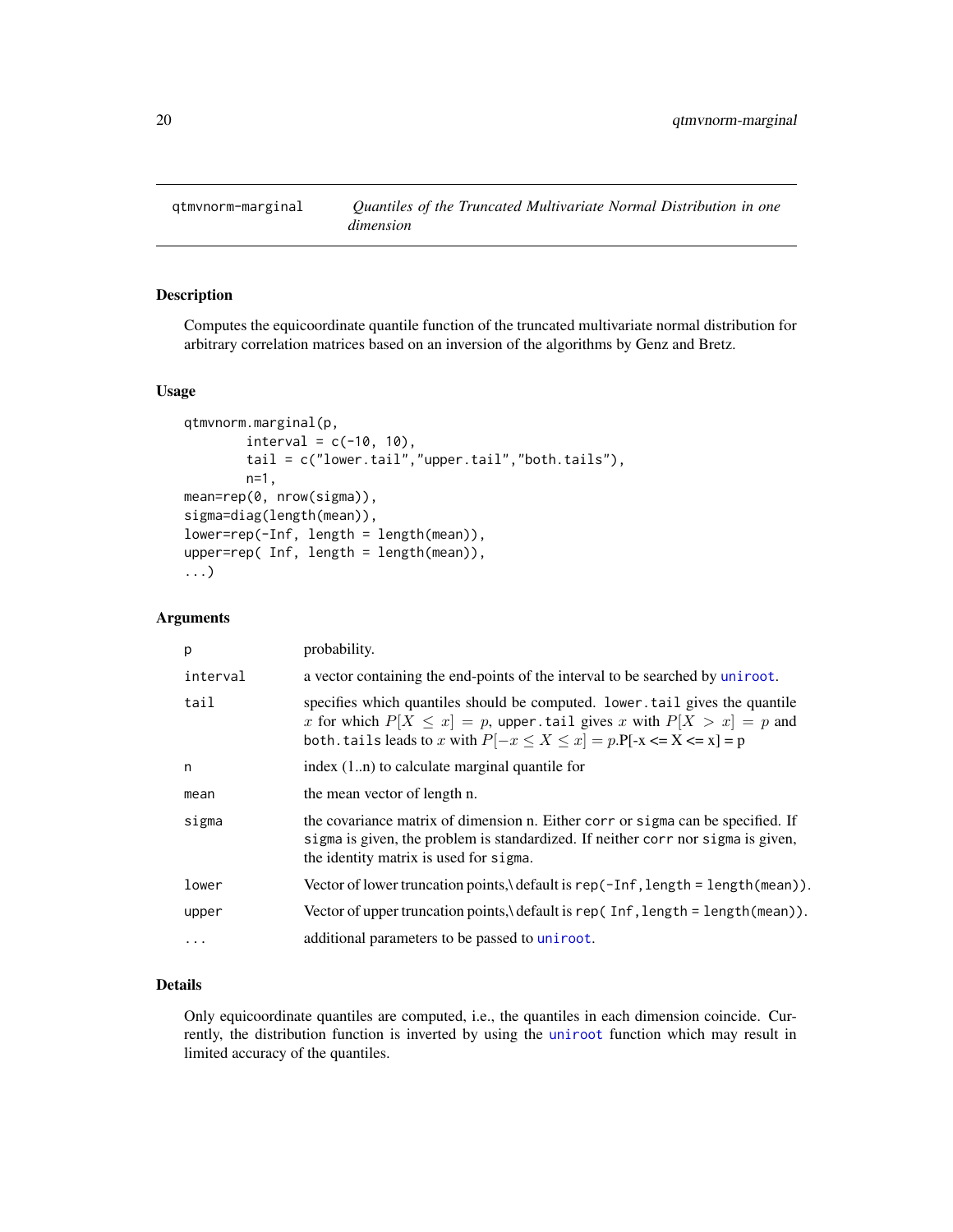#### <span id="page-20-0"></span>rtmvnorm 21

#### Value

A list with four components: quantile and f.quantile give the location of the quantile and the value of the function evaluated at that point. iter and estim.prec give the number of iterations used and an approximate estimated precision from [uniroot](#page-0-0).

#### See Also

[ptmvnorm](#page-14-1), [pmvnorm](#page-0-0)

#### Examples

# finite dimensional distribution of the Geometric Brownian Motion log-returns # with truncation

```
# volatility p.a.
sigma=0.4
```

```
# risk free rate
r = 0.05
```
# n=3 points in time  $T \leq -c(0.5, 0.7, 1)$ 

```
# covariance matrix of Geometric Brownian Motion returns
Sigma = sigma^2*outer(T,T,pmin)
```

```
# mean vector of the Geometric Brownian Motion returns
mu = (r - \text{sigma}^2/2) \cdot \top
```

```
# lower truncation vector a (a<=x<=b)
a = rep(-Inf, 3)
```

```
# upper truncation vector b (a<=x<=b)
b = c(0, 0, \text{Inf})
```

```
# quantile of the t_1 returns
qtmvnorm.marginal(p=0.95, interval = c(-10, 10), tail = "lower.tail", n=1,
 mean = mu, sigma = Sigma, lower=a, upper=b)
```
<span id="page-20-1"></span>rtmvnorm *Sampling Random Numbers From The Truncated Multivariate Normal Distribution*

#### Description

This function generates random numbers from the truncated multivariate normal distribution with mean equal to mean and covariance matrix sigma (or alternatively precision matrix H), lower and upper truncation points lower and upper with either rejection sampling or Gibbs sampling.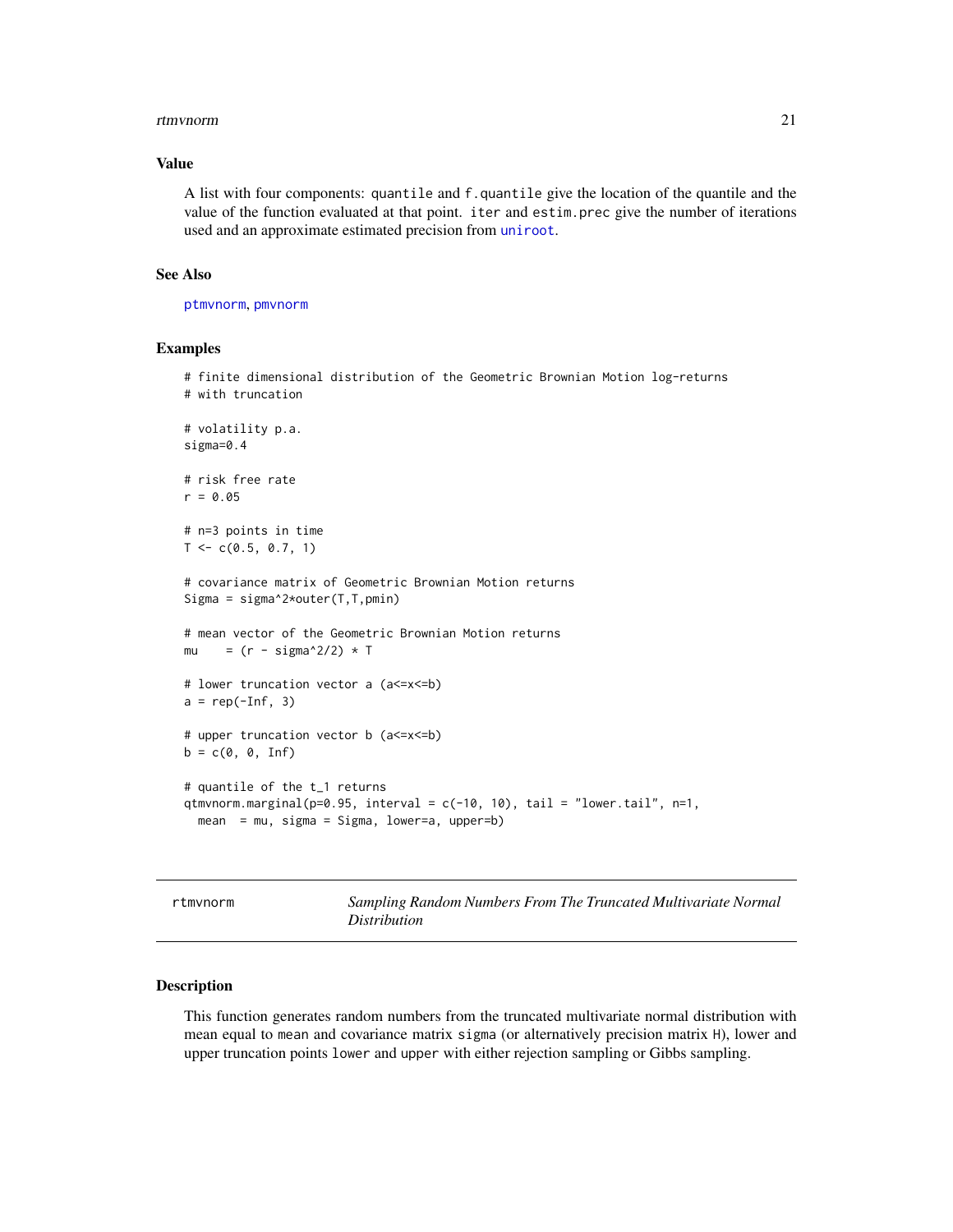#### Usage

```
rtmvnorm(n, mean = rep(0, nrow(sigma)).sigma = diag(length(mean)),
 lower=rep(-Inf, length = length(mean)),
 upper=rep( Inf, length = length(mean)),
 D = diag(length(mean)),
 H = NULL,algorithm=c("rejection", "gibbs", "gibbsR"),
 ...)
rtmvnorm.sparseMatrix(n, mean = rep(0, nrow(H)),
   H = sparseMatrix(i=1:length(mean), j=1:length(mean), x=1),
   lower = rep(-Inf, length = length(mean)),upper = rep( Inf, length = length(mean)),
    ...)
```
#### Arguments

| n         | Number of random points to be sampled. Must be an integer $\geq 1$ .                                                                                                            |
|-----------|---------------------------------------------------------------------------------------------------------------------------------------------------------------------------------|
| mean      | Mean vector, default is $rep(0, length = ncol(x))$ .                                                                                                                            |
| sigma     | Covariance matrix, default is $diag(ncol(x))$ .                                                                                                                                 |
| lower     | Vector of lower truncation points, default is $rep(-Inf, length = length(mean))$ .                                                                                              |
| upper     | Vector of upper truncation points, default is rep(Inf, length = length(mean)).                                                                                                  |
| D         | Matrix for linear constraints, defaults to diagonal matrix.                                                                                                                     |
| H         | Precision matrix, default is NULL.                                                                                                                                              |
| algorithm | Method used, possible methods are rejection sampling ("rejection", default), the<br>Fortan Gibbs sampler ("gibbs") and the old Gibbs sampler implementation in R<br>("gibbsR"). |
| $\ddotsc$ | additional parameters for Gibbs sampling, given to the internal method r tmvnorm.gibbs(),<br>such as burn. in. samples, start. value and thinning, see details                  |

#### Details

The generation of random numbers from a truncated multivariate normal distribution is done using either rejection sampling or Gibbs sampling.

#### Rejection sampling

Rejection sampling is done from the standard multivariate normal distribution. So we use the function rmynorm of the **mythorm** package to generate proposals which are either accepted if they are inside the support region or rejected. In order to speed up the generation of N samples from the truncated distribution, we first calculate the acceptance rate alpha from the truncation points and then generate N/alpha samples iteratively until we have got N samples. This typically does not take more than 2-3 iterations. Rejection sampling may be very inefficient when the support region is small (i.e. in higher dimensions) which results in very low acceptance rates alpha. In this case the Gibbs sampler is preferable.

#### Gibbs sampling

The Gibbs sampler samples from univariate conditional distributions, so all samples can be accepted

<span id="page-21-0"></span>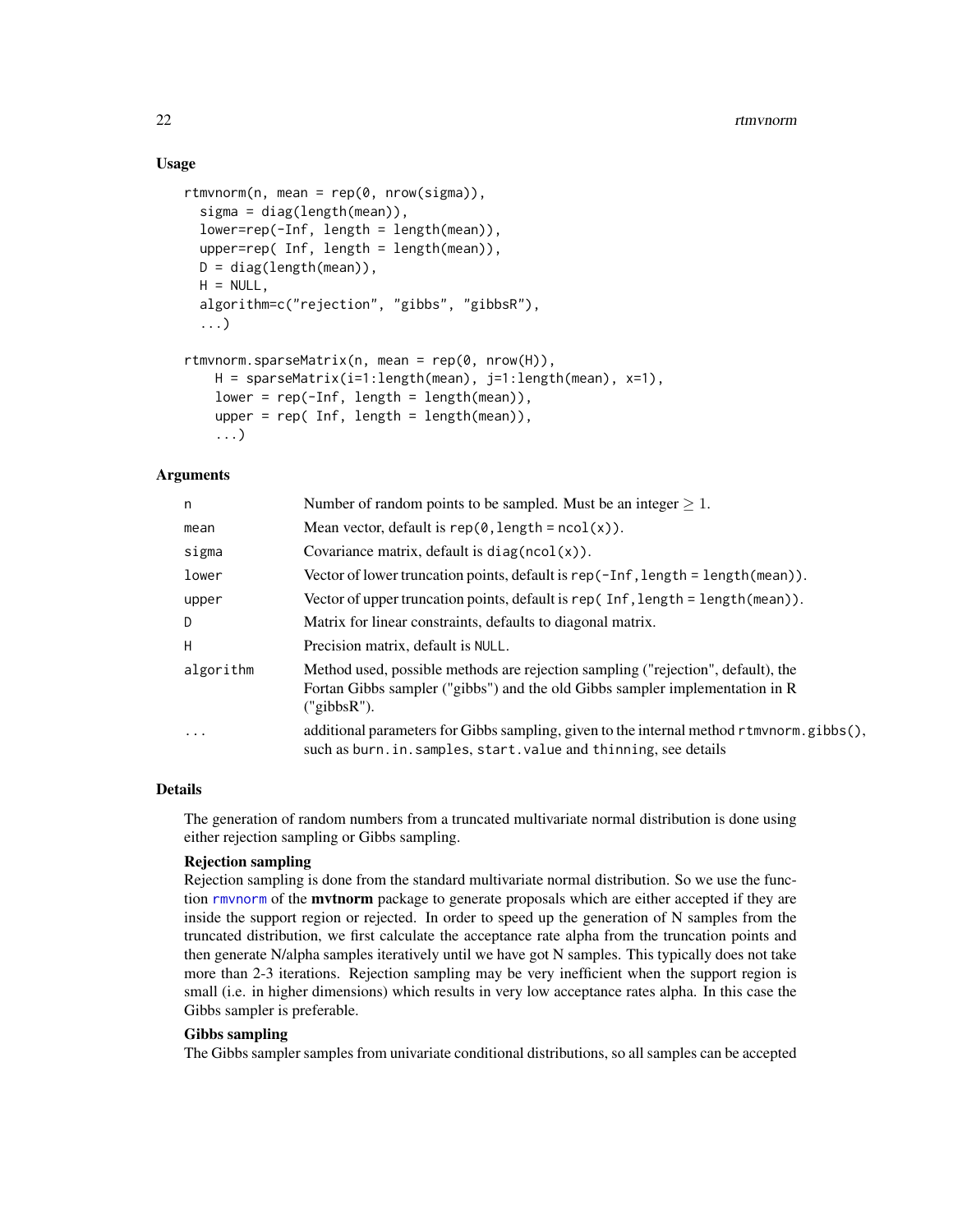#### <span id="page-22-0"></span>rtmvnorm 23

except for a burn-in period. The number of burn-in samples to be discarded can be specified, as well as a start value of the chain. If no start value is given, we determine a start value from the support region using either lower bound or upper bound if they are finite, or 0 otherwise.

The Gibbs sampler has been reimplemented in Fortran 90 for performance reasons (algorithm="gibbs"). The old R implementation is still accessible through algorithm="gibbsR".

The arguments to be passed along with algorithm="gibbs" or algorithm="gibbsR" are:

- burn.in.samples number of samples in Gibbs sampling to be discarded as burn-in phase, must be non-negative.
- start.value Start value (vector of length length(mean)) for the MCMC chain. If one is specified, it must lie inside the support region (lower  $\leq$  start.value  $\leq$  upper). If none is specified, the start value is taken componentwise as the finite lower or upper boundaries respectively, or zero if both boundaries are infinite. Defaults to NULL.
- thinning Thinning factor for reducing autocorrelation of random points in Gibbs sampling. Must be an integer  $>= 1$ . We create a Markov chain of length ( $n$ <sup> $\star$ </sup>thinning) and take only those samples  $j=1$ : (n\*thinning) where j %% thinning  $i=0$  Defaults to 1 (no thinning of the chain).

#### Sampling with linear constraints

We extended the method to also simulate from a multivariate normal distribution subject to general linear constraints lower  $\leq Dx \leq upper$ . For general D, both rejection sampling or Gibbs sampling according to Geweke (1991) are available.

#### Gibbs sampler and the use of the precision matrix H

Why is it important to have a random sampler that works with the precision matrix? Especially in Bayesian and spatial statistics, there are a number of high-dimensional applications where the precision matrix H is readily available, but is sometimes nearly singular and cannot be easily inverted to sigma. Additionally, it turns out that the Gibbs sampler formulas are much simpler in terms of the precision matrix than in terms of the covariance matrix. See the details of the Gibbs sampler implementation in the package vignette or for example Geweke (2005), pp.171-172. (Thanks to Miguel Godinho de Matos from Carnegie Mellon University for pointing me to this.) Therefore, we now provide an interface for the direct use of the precision matrix H in rtmvnorm().

#### Gibbs sampler with sparse precision matrix H

The size of the covariance [matrix](#page-0-0) sigma or precision matrix  $H - i f$  expressed as a dense matrix grows quadratic with the number of dimensions d. For high-dimensional problems (such as d > 5000), it is no longer efficient and appropriate to work with dense matrix representations, as one quickly runs into memory problems.

It is interesting to note that in many applications the precision matrix, which holds the conditional dependencies, will be sparse, whereas the covariance matrix will be dense. Hence, expressing H as a sparse matrix will significantly reduce the amount of memory to store this matrix and allows much larger problems to be handled. In the current version of the package, the precision matrix (not sigma since it will be dense in most cases) can be passed to rtmvnorm.sparseMatrix() as a [sparseMatrix](#page-0-0) from the Matrix package. See the examples section below for a usage example.

#### Warning

A word of caution is needed for useRs that are not familiar with Markov Chain Monte Carlo methods like Gibbs sampling: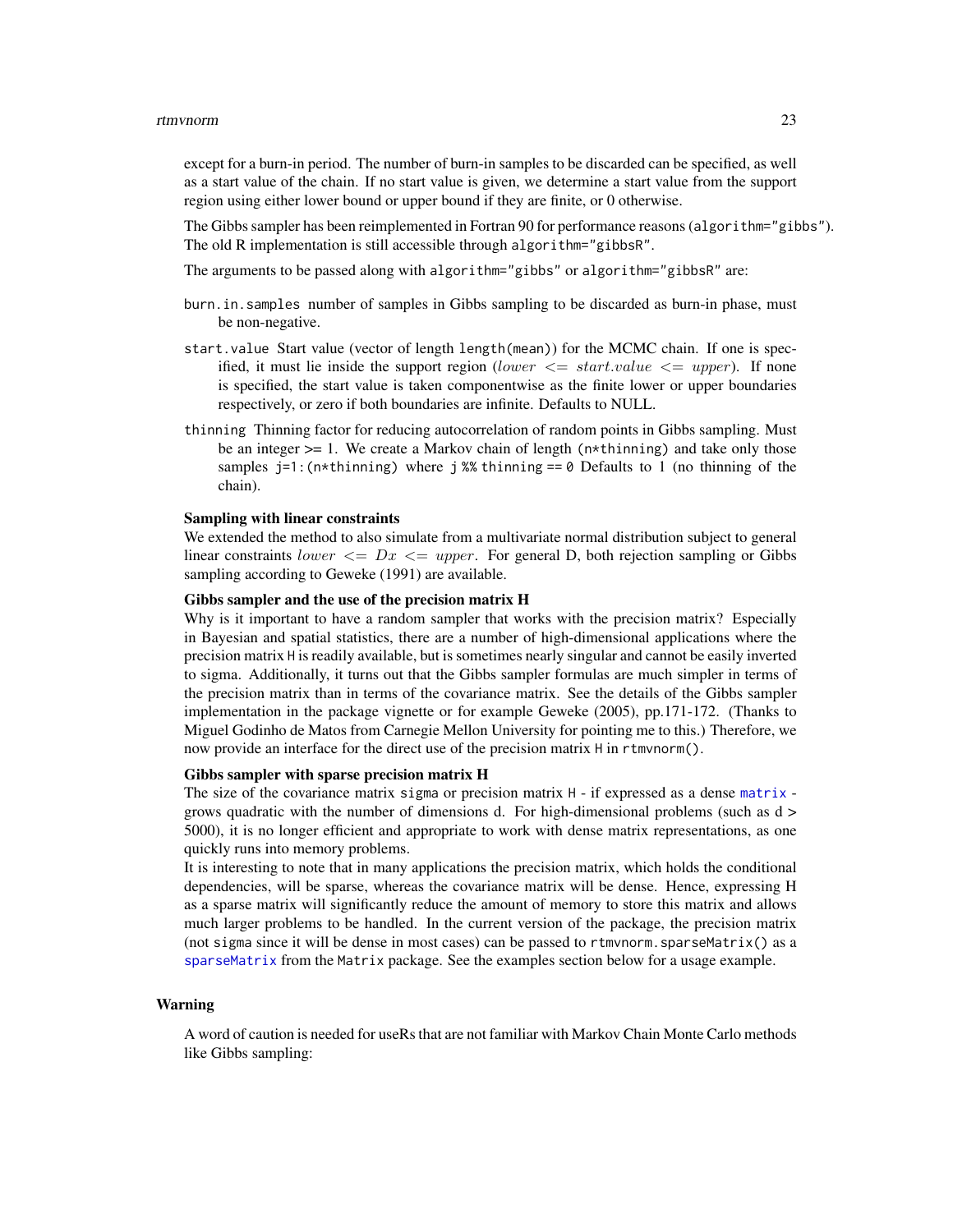<span id="page-23-0"></span>Rejection sampling is exact in the sense that we are sampling directly from the target distribution and the random samples generated are independent. So it is clearly the default method.

Markov Chain Monte Carlo methods are only approximate methods, which may suffer from several problems:

- Poor mixing
- Convergence problems
- Correlation among samples

Diagnostic checks for Markov Chain Monte Carlo include trace plots, CUSUM plots and autocorrelation plots like [acf](#page-0-0). For a survey see for instance Cowles (1996).

That is, consecutive samples generated from rtmvnorm(...,algorithm=c("gibbs","gibbsR")) are correlated (see also example 3 below). One way of reducing the autocorrelation among the random samples is "thinning" the Markov chain, that is recording only a subset/subsequence of the chain. For example, one could record only every 100th sample, which clearly reduces the autocorrelation and "increases the independence". But thinning comes at the cost of higher computation times, since the chain has to run much longer. We refer to autocorrelation plots in order to determine optimal thinning.

#### Author(s)

Stefan Wilhelm <Stefan.Wilhelm@financial.com>, Manjunath B G <bgmanjunath@gmail.com>

#### References

Alan Genz, Frank Bretz, Tetsuhisa Miwa, Xuefei Mi, Friedrich Leisch, Fabian Scheipl, Torsten Hothorn (2009). mvtnorm: Multivariate Normal and t Distributions. R package version 0.9-7. URL <https://CRAN.R-project.org/package=mvtnorm>

Johnson, N./Kotz, S. (1970). Distributions in Statistics: Continuous Multivariate Distributions *Wiley & Sons*, pp. 70–73

Horrace, W. (2005). Some Results on the Multivariate Truncated Normal Distribution. *Journal of Multivariate Analysis*, 94, 209–221

Jayesh H. Kotecha and Petar M. Djuric (1999). Gibbs Sampling Approach For Generation of Truncated Multivariate Gaussian Random Variables *IEEE Computer Society*, 1757–1760

Cowles, M. and Carlin, B. (1996). Markov Chain Monte Carlo Convergence Diagnostics: A Comparative Review *Journal of the American Statistical Association*, 91, 883–904

Geweke, J. F. (1991). Effcient Simulation from the Multivariate Normal and Student-t Distributions Subject to Linear Constraints *Computer Science and Statistics. Proceedings of the 23rd Symposium on the Interface. Seattle Washington, April 21-24, 1991*, 571–578

Geweke, J. F. (2005). Contemporary Bayesian Econometrics and Statistics, *Wiley & Sons*, pp.171– 172

#### See Also

[ptmvnorm](#page-14-1), [pmvnorm](#page-0-0), [rmvnorm](#page-0-0), [dmvnorm](#page-0-0)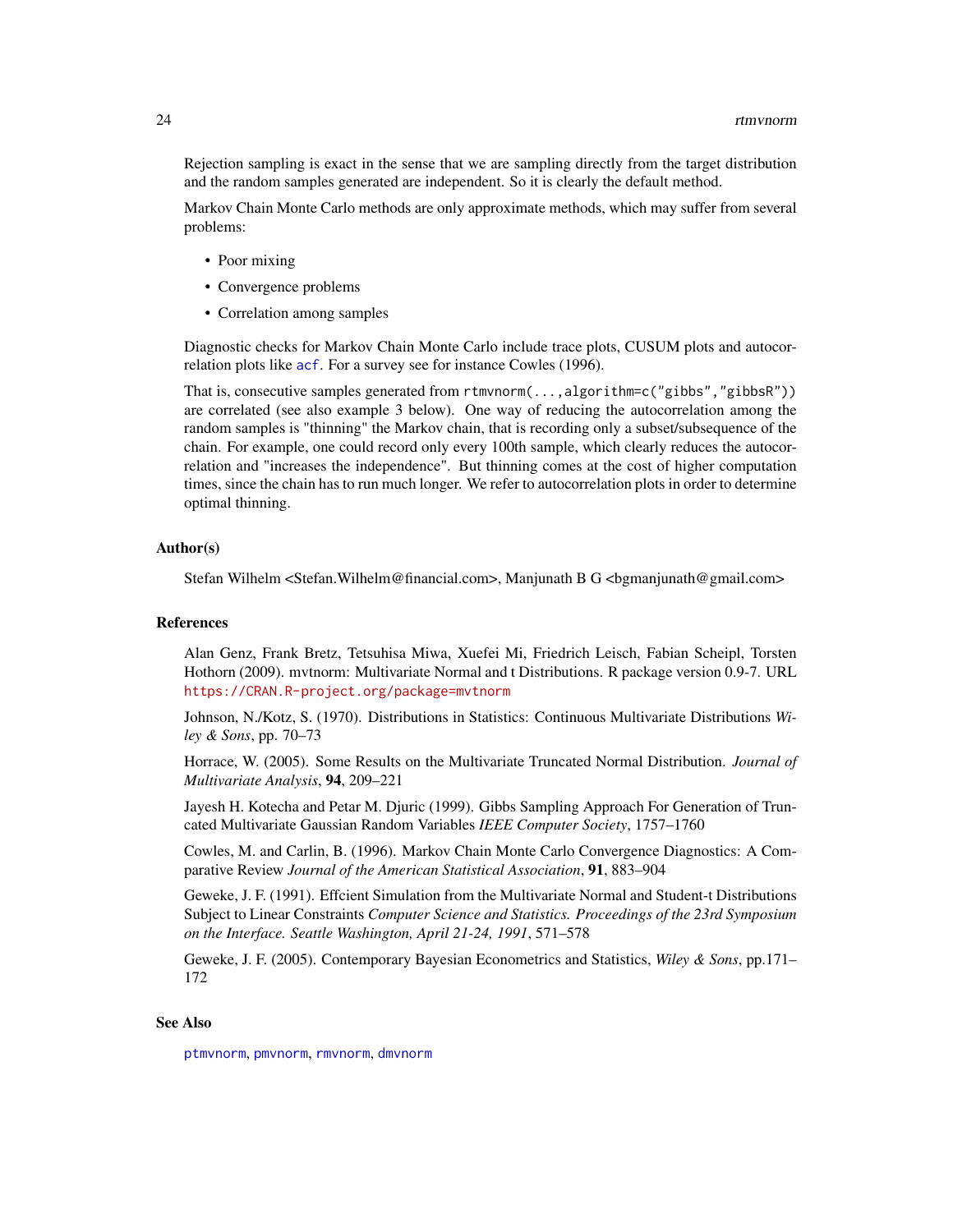#### rtmvnorm 25

```
################################################################################
#
# Example 1:
# rejection sampling in 2 dimensions
#
################################################################################
sigma \leq matrix(c(4,2,2,3), ncol=2)
x \le rtmvnorm(n=500, mean=c(1,2), sigma=sigma, upper=c(1,0))
plot(x, main="samples from truncated bivariate normal distribution",
  xlim=c(-6,6), ylim=c(-6,6),
  xlab=expression(x[1]), ylab=expression(x[2]))
abline(v=1, lty=3, lwd=2, col="gray")
abline(h=0, lty=3, lwd=2, col="gray")
################################################################################
#
# Example 2:
# Gibbs sampler for 4 dimensions
#
################################################################################
C \leq - matrix(0.8, 4, 4)
diag(C) \leq rep(1, 4)
lower \leq rep(-4, 4)
upper \leq rep(-1, 4)
# acceptance rate alpha
alpha <- pmvnorm(lower=lower, upper=upper, mean=rep(0,4), sigma=C)
alpha
# Gibbs sampler
X1 \le rtmvnorm(n=20000, mean = rep(0,4), sigma=C, lower=lower, upper=upper,
  algorithm="gibbs", burn.in.samples=100)
# Rejection sampling
X2 <- rtmvnorm(n=5000, mean = rep(0,4), sigma=C, lower=lower, upper=upper)
colMeans(X1)
colMeans(X2)
plot(density(X1[,1], from=lower[1], to=upper[1]), col="red", lwd=2,
     main="Kernel density estimates from random samples
     generated by Gibbs vs. Rejection sampling")
lines(density(X2[,1], from=lower[1], to=upper[1]), col="blue", lwd=2)
legend("topleft",legend=c("Gibbs Sampling","Rejection Sampling"),
  col=c("red","blue"), lwd=2, bty="n")
################################################################################
#
# Example 3:
# Autocorrelation plot for Gibbs sampler
```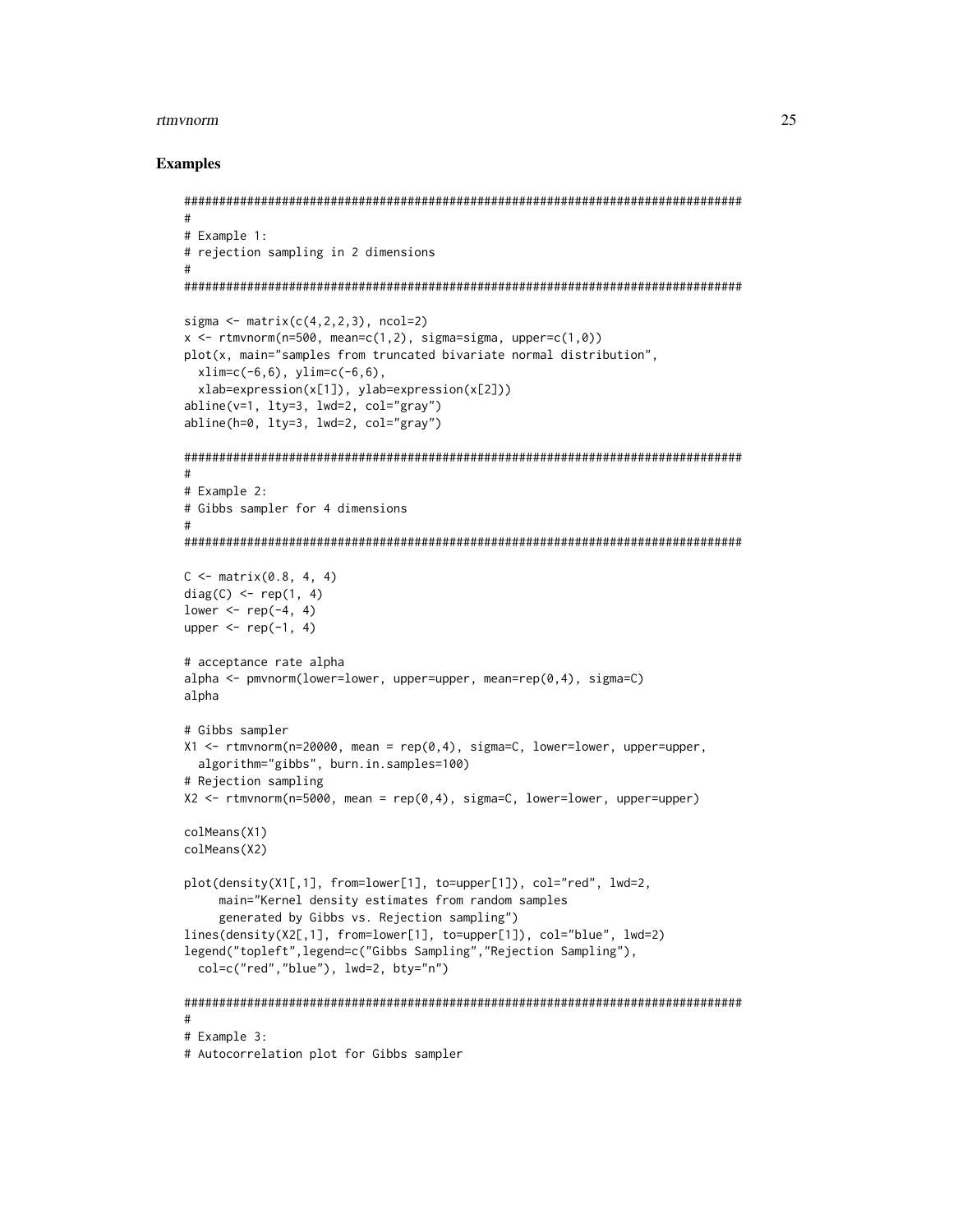```
# with and without thinning
#
################################################################################
sigma \leq matrix(c(4,2,2,3), ncol=2)
X1 \le rtmvnorm(n=10000, mean=c(1,2), sigma=sigma, upper=c(1,0),
  algorithm="rejection")
acf(X1)
# no autocorrelation among random points
X2 \leq rtmvnorm(n=10000, mean=c(1,2), sigma=sigma, upper=c(1,0),
  algorithm="gibbs")
acf(X2)
# exhibits autocorrelation among random points
X3 \leq rtmvnorm(n=10000, mean=c(1,2), sigma=sigma, upper=c(1,0),
  algorithm="gibbs", thinning=2)
acf(X3)
# reduced autocorrelation among random points
plot(density(X1[,1], to=1))
lines(density(X2[,1], to=1), col="blue")
lines(density(X3[,1], to=1), col="red")
################################################################################
#
# Example 4: Univariate case
#
################################################################################
X <- rtmvnorm(100, mean=0, sigma=1, lower=-1, upper=1)
################################################################################
#
# Example 5: Linear Constraints
#
################################################################################
mean \leq c(0, 0)
sigma \leq matrix(c(10, 0, 0)0, 1), 2, 2)
# Linear Constraints
#
# a1 \leq x1 + x2 \leq b2# a2 <= x1 - x2 <= b2
#
# [ a1 ] <= [ 1 1 ] [ x1 ] <= [b1]
# [ a2 ] [ 1 -1 ] [ x2 ] [b2]
a <-c(-2, -2)b \leftarrow c( 2, 2)
D \leq matrix(c(1, 1,
                  1, -1), 2, 2)
```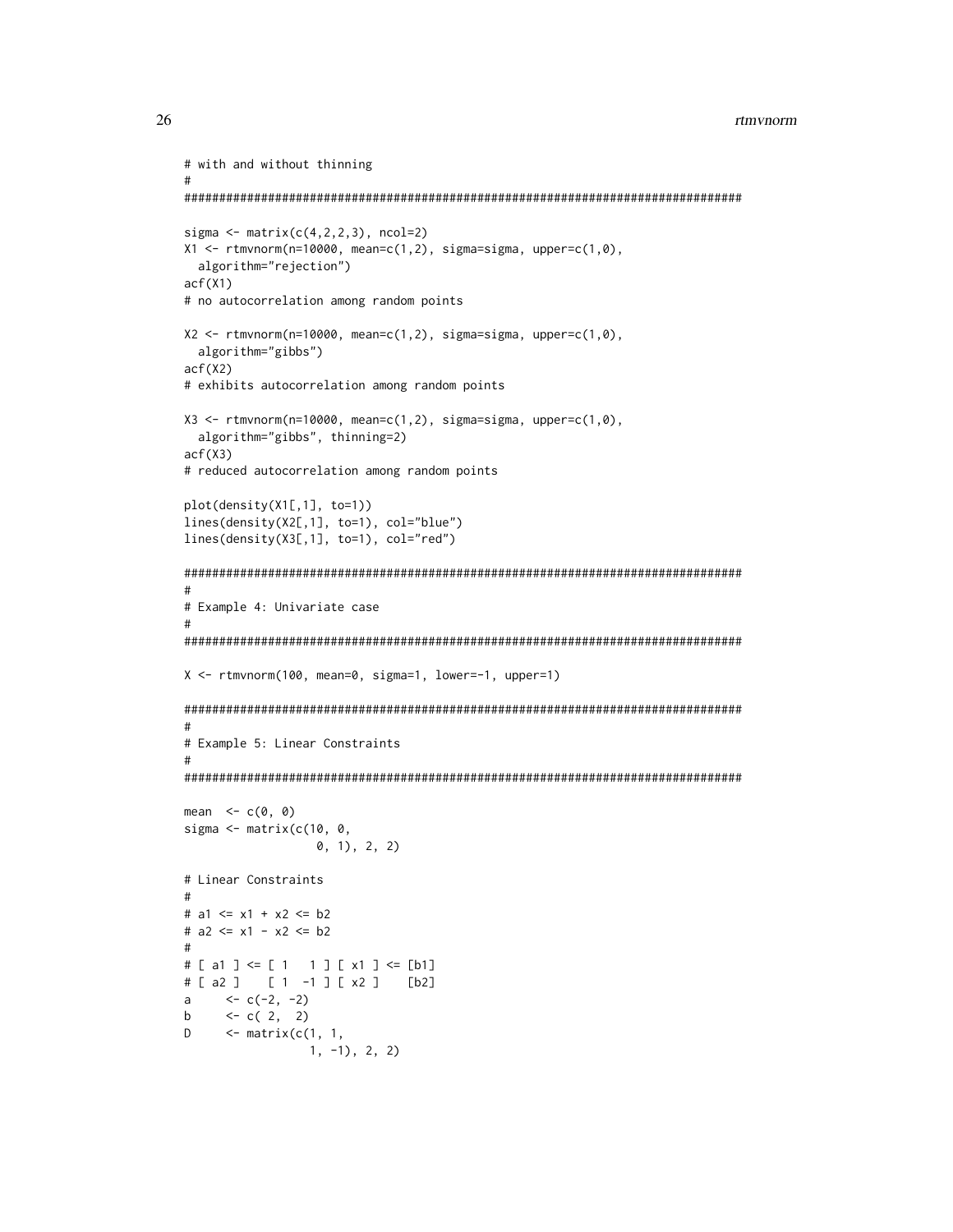```
X <- rtmvnorm(n=10000, mean, sigma, lower=a, upper=b, D=D, algorithm="gibbsR")
plot(X, main="Gibbs sampling for multivariate normal
              with linear constraints according to Geweke (1991)")
# mark linear constraints as lines
for (i in 1: nrow(D)) {
 abline(a=a[i]/D[i, 2], b=-D[i,1]/D[i, 2], col="red")
 abline(a=b[i]/D[i, 2], b=-D[i,1]/D[i, 2], col="red")
}
################################################################################
#
# Example 6: Using precision matrix H rather than sigma
#
################################################################################
lower <-c(-1, -1)upper \leq c(1, 1)
mean <-c(0.5, 0.5)sigma <- matrix(c(1, 0.8, 0.8, 1), 2, 2)
H <- solve(sigma)
D \leftarrow matrix(c(1, 1, 1, -1), 2, 2)X <- rtmvnorm(n=1000, mean=mean, H=H, lower=lower, upper=upper, D=D, algorithm="gibbs")
plot(X, main="Gibbs sampling with precision matrix and linear constraints")
################################################################################
#
# Example 7: Using sparse precision matrix H in high dimensions
#
################################################################################
## Not run:
d <- 1000
I_d \leftarrow sparseMatrix(i=1:d, j=1:d, x=1)
W <- sparseMatrix(i=c(1:d, 1:(d-1)), j=c(1:d, (2:d)), x=0.5)
H < -t(I_d - 0.5 * W)lower \leq rep(0, d)
upper \leq rep(2, d)
# Gibbs sampler generates n=100 draws in d=1000 dimensions
X <- rtmvnorm.sparseMatrix(n=100, mean = rep(0,d), H=H, lower=lower, upper=upper,
 burn.in.samples=100)
colMeans(X)
cov(X)
## End(Not run)
```
rtmvnorm2 *Sampling Random Numbers From The Truncated Multivariate Normal Distribution With Linear Constraints*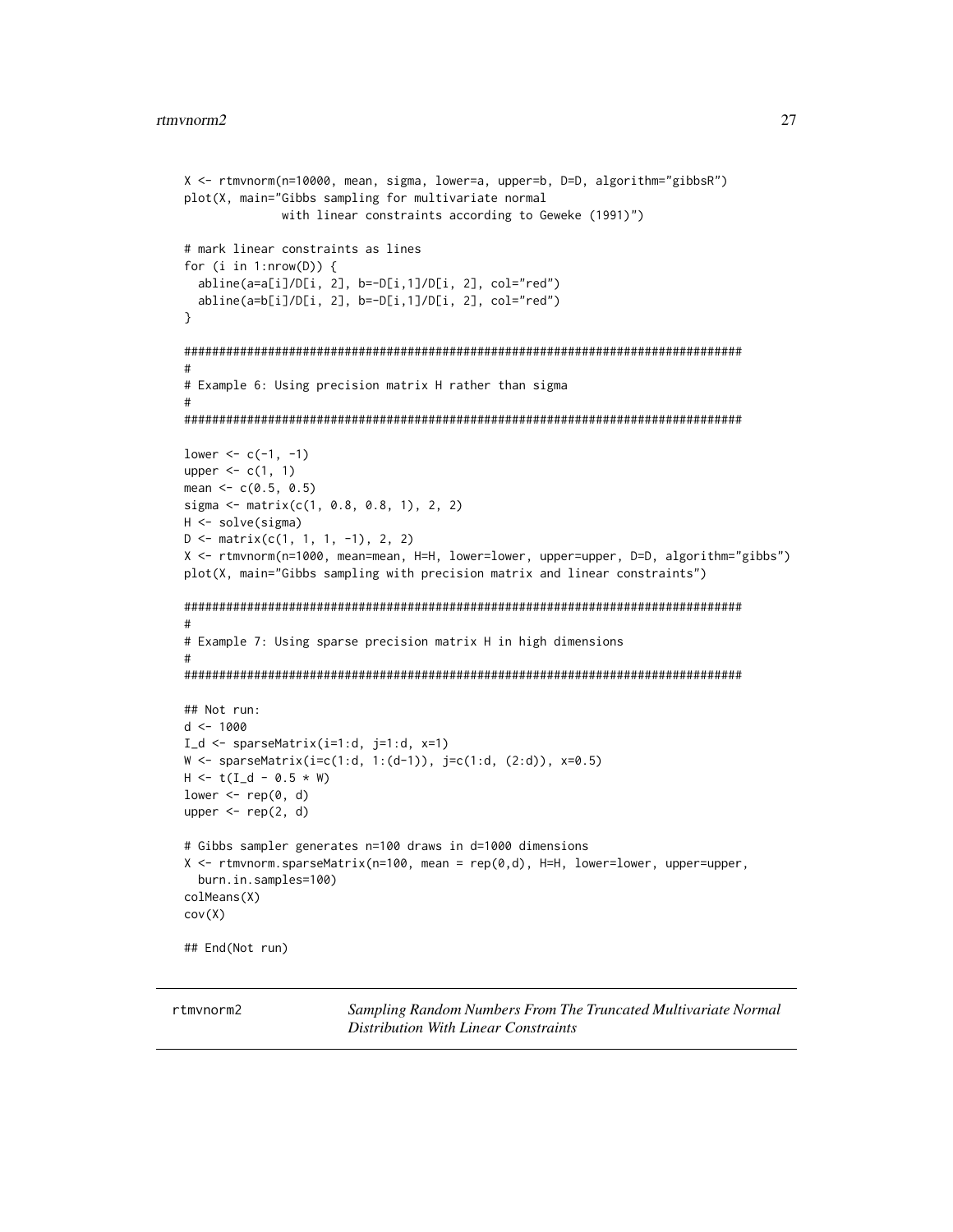#### <span id="page-27-0"></span>Description

This function generates random numbers from the truncated multivariate normal distribution with mean equal to mean and covariance matrix sigma and general linear constraints

 $lower \leq Dx \leq upper$ 

with either rejection sampling or Gibbs sampling.

#### Usage

```
rtmvnorm2(n, mean = rep(0, nrow(sigma)),
  sigma = diag(length(mean)),
  lower = rep(-Inf, length = length(mean)),upper = rep(Inf, length = length(mean)),
 D = diag(length(mean)),
 algorithm = c("gibbs", "gibbsR", "rejection"), ...
```
#### Arguments

| n         | Number of random points to be sampled. Must be an integer $\geq 1$ .                                                                                                               |
|-----------|------------------------------------------------------------------------------------------------------------------------------------------------------------------------------------|
| mean      | Mean vector $(d \times 1)$ , default is rep $(0, length = ncol(x))$ .                                                                                                              |
| sigma     | Covariance matrix $(d \times d)$ , default is diag(ncol(x)).                                                                                                                       |
| lower     | Vector of lower truncation points $(r x 1)$ , default is rep(Inf, length = length(mean)).                                                                                          |
| upper     | Vector of upper truncation points $(r x 1)$ , default is rep(Inf, length = length (mean)).                                                                                         |
| D         | Matrix for linear constraints (r x d), defaults to diagonal matrix (d x d), i.e. $r =$<br>d.                                                                                       |
| algorithm | Method used, possible methods are the Fortan Gibbs sampler ("gibbs", default),<br>the Gibbs sampler implementation in $R$ ("gibbs $R$ ") and rejection sampling ("re-<br>jection") |
| $\ddotsc$ | additional parameters for Gibbs sampling, given to the internal method r tmvnorm. gibbs (),<br>such as burn. in. samples, start. value and thinning, see details in rtmynorm       |

#### Details

This method allows for  $r > d$  linear constraints, whereas [rtmvnorm](#page-20-1) requires a full-rank matrix D  $(d \times d)$  and can only handle  $r \leq d$  constraints at the moment. The lower and upper bounds lower and upper are  $(r \times 1)$ , the matrix D is  $(r \times d)$  and x is  $(d \times 1)$ . The default case is  $r = d$  and  $D = I_d$ .

#### Warning

This method will be merged with [rtmvnorm](#page-20-1) in one of the next releases.

#### Author(s)

Stefan Wilhelm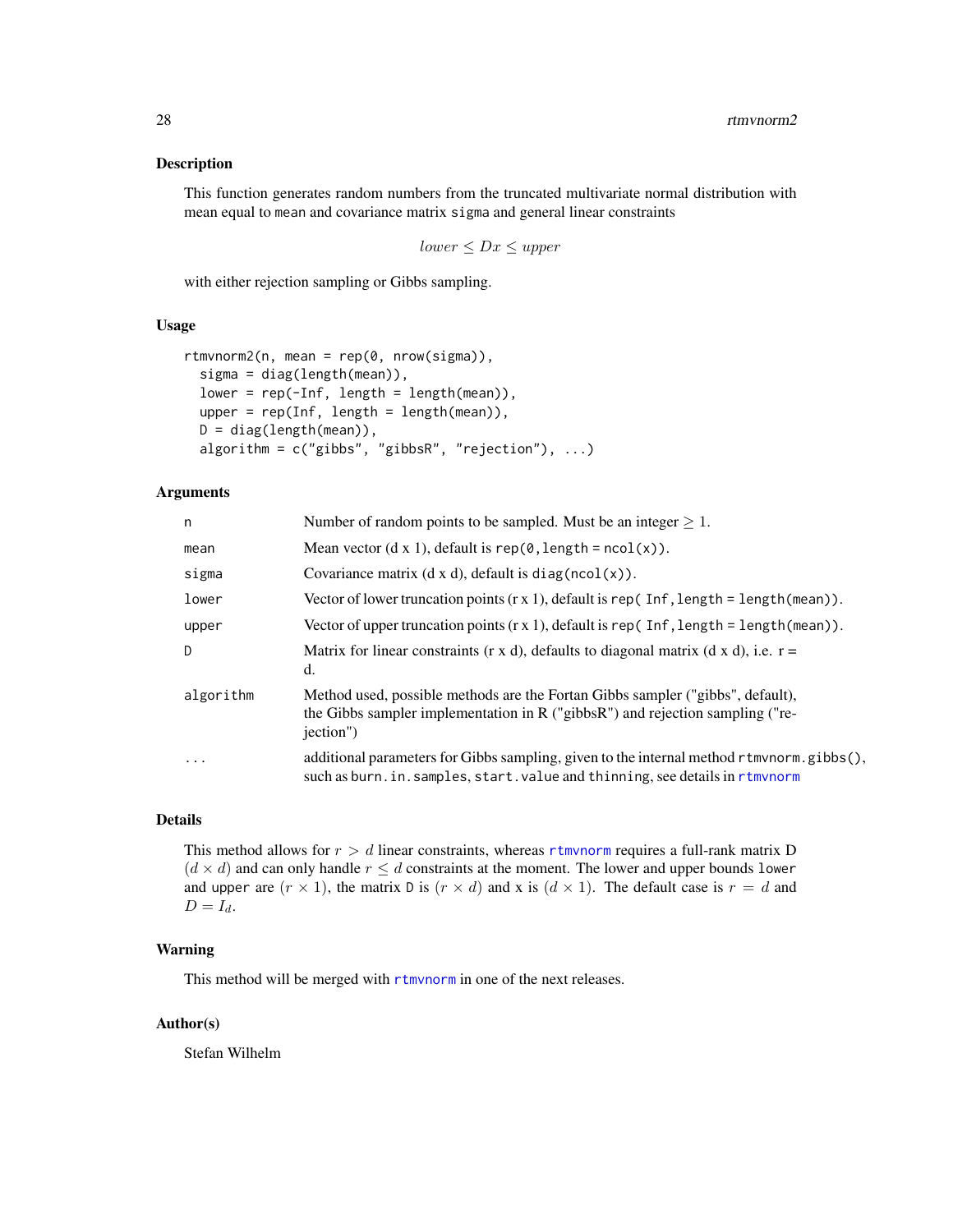#### <span id="page-28-0"></span>rtmvnorm2 29

#### See Also

[rtmvnorm](#page-20-1)

```
## Not run:
################################################################################
#
# Example 5a: Number of linear constraints r > dimension d
#
################################################################################
# general linear restrictions a \leq Dx \leq b with x (d x 1); D (r x d); a,b (r x 1)
# Dimension d=2, r=3 linear constraints
#
# a1 <= x1 + x2 <= b2
# a2 \le x1 - x2 \le b2# a3 \leq 0.5x1 - x2 \leq b3#
# [ a1 ] <= [ 1 1 ] [ x1 ] <= [b1]
# [ a2 ] [ 1 -1 ] [ x2 ] [b2]
# [ a3 ] [ 0.5 -1 ] [b3]
D \leq - matrix(
      c( 1, 1,
         1, -1,
       0.5, -1), 3, 2, byrow=TRUE)
a \leftarrow c(0, 0, 0)b \leftarrow c(1, 1, 1)# mark linear constraints as lines
plot(NA, xlim=c(-0.5, 1.5), ylim=c(-1,1))
for (i in 1:3) {
  abline(a=a[i]/D[i, 2], b=-D[i,1]/D[i, 2], col="red")
  abline(a=b[i]/D[i, 2], b=-D[i,1]/D[i, 2], col="red")
}
### Gibbs sampling for general linear constraints a <= Dx <= b
mean <-c(0, 0)sigma <- matrix(c(1.0, 0.2,
                  0.2, 1.0), 2, 2)
x0 \leq c(0.5, 0.2) # Gibbs sampler start value
X <- rtmvnorm2(n=1000, mean, sigma, lower=a, upper=b, D, start.value=x0)
# show random points within simplex
points(X, pch=20, col="black")
## End(Not run)
```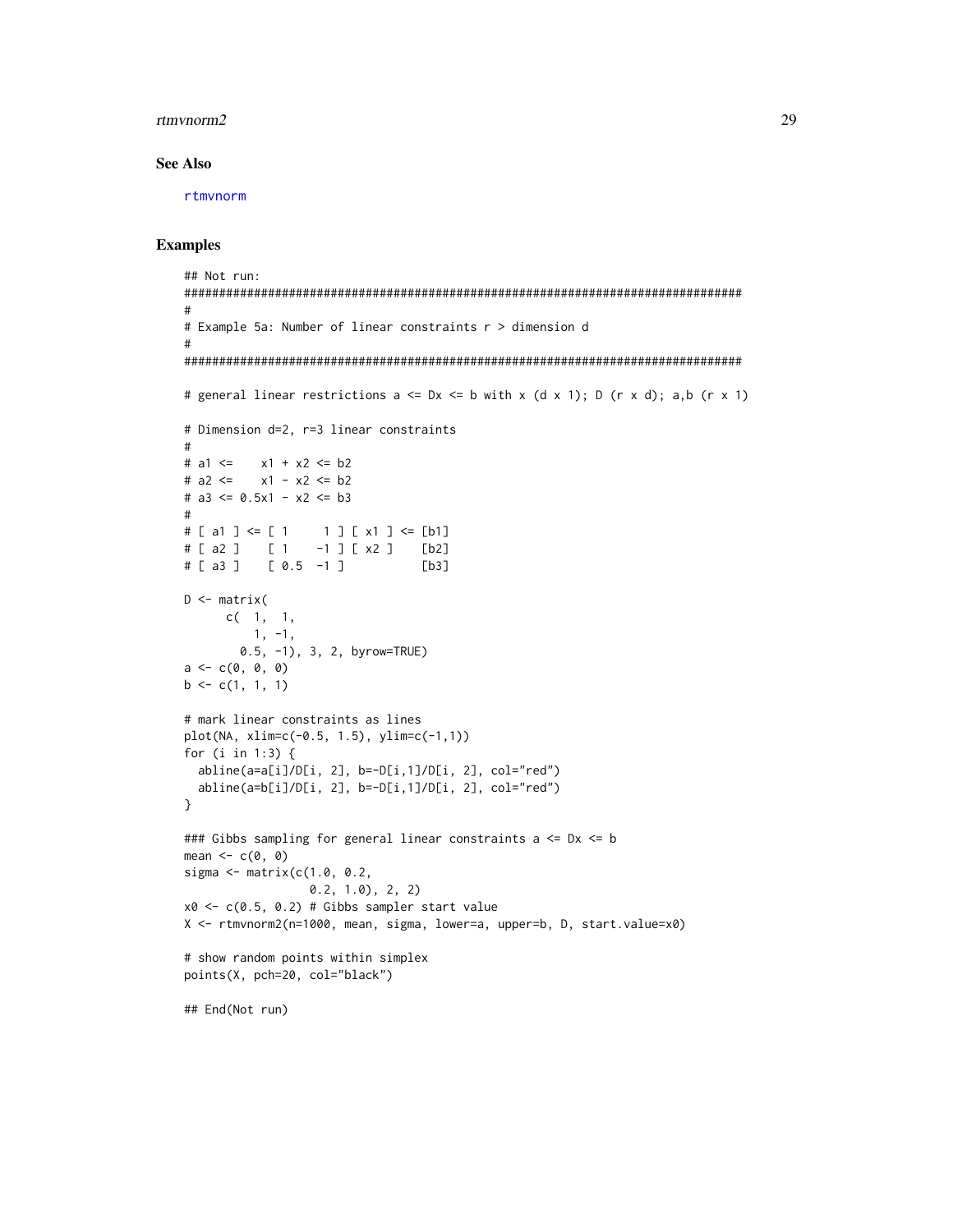<span id="page-29-0"></span>30 rtmvt

<span id="page-29-1"></span>rtmvt *Sampling Random Numbers From The Truncated Multivariate Student t Distribution*

#### **Description**

This function generates random numbers from the truncated multivariate Student-t distribution with mean equal to mean and covariance matrix sigma, lower and upper truncation points lower and upper with either rejection sampling or Gibbs sampling.

#### Usage

```
rtmvt(n, mean = rep(0, nrow(sigma)), sigma = diag(length(mean)), df = 1,
  lower = rep(-Inf, length = length(mean)),
  upper = rep(Inf, length = length(mean)),
  algorithm=c("rejection", "gibbs"), ...)
```
#### Arguments

| n         | Number of random points to be sampled. Must be an integer $>= 1$ .                                                                                         |
|-----------|------------------------------------------------------------------------------------------------------------------------------------------------------------|
| mean      | Mean vector, default is $rep(0, length = ncol(x))$ .                                                                                                       |
| sigma     | Covariance matrix, default is $diag(ncol(x))$ .                                                                                                            |
| df        | Degrees of freedom parameter (positive, may be non-integer)                                                                                                |
| lower     | Vector of lower truncation points, default is rep( $-Inf$ , length = length(mean)).                                                                        |
| upper     | Vector of upper truncation points, default is rep( $Inf$ , length = length(mean)).                                                                         |
| algorithm | Method used, possible methods are rejection sampling ("rejection", default) and<br>the R Gibbs sampler ("gibbs").                                          |
| $\cdot$   | additional parameters for Gibbs sampling, given to the internal method rtmvt.gibbs(),<br>such as burn. in. samples, start. value and thinning, see details |

#### Details

We sample  $x \sim T(\mu, \Sigma, df)$  subject to the rectangular truncation lower  $\leq x \leq upper$ . Currently, two random number generation methods are implemented: rejection sampling and the Gibbs Sampler.

For rejection sampling algorithm="rejection", we sample from [rmvt](#page-0-0) and retain only samples inside the support region. The acceptance probability will be calculated with [pmvt](#page-0-0). [pmvt](#page-0-0) does only accept integer degrees of freedom df. For non-integer df, algorithm="rejection" will throw an error, so please use algorithm="gibbs" instead.

The arguments to be passed along with algorithm="gibbs" are:

burn.in.samples number of samples in Gibbs sampling to be discarded as burn-in phase, must be non-negative.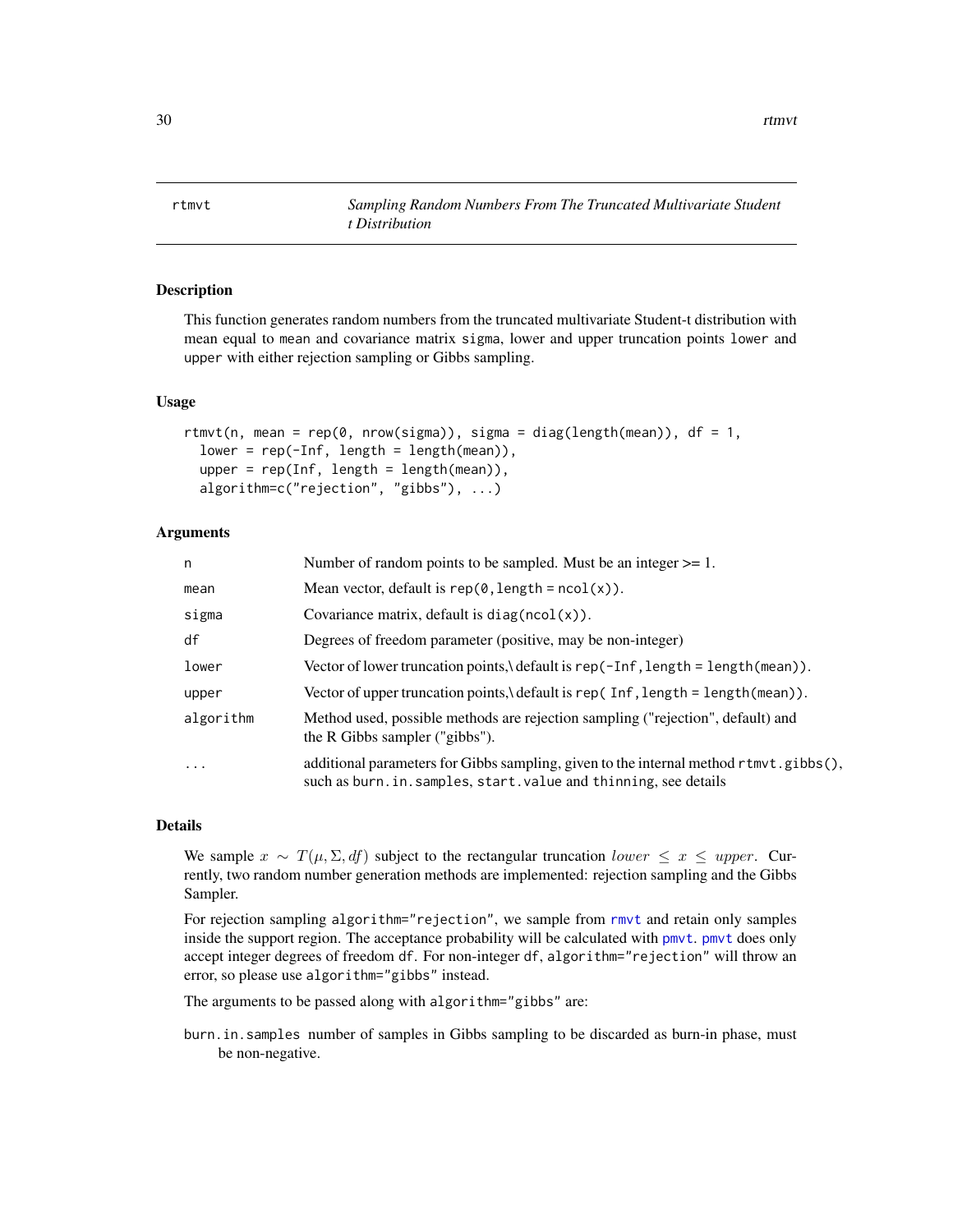- <span id="page-30-0"></span>start.value Start value (vector of length length(mean)) for the MCMC chain. If one is specified, it must lie inside the support region (lower  $\leq$  start.value  $\leq$  upper). If none is specified, the start value is taken componentwise as the finite lower or upper boundaries respectively, or zero if both boundaries are infinite. Defaults to NULL.
- thinning Thinning factor for reducing autocorrelation of random points in Gibbs sampling. Must be an integer  $\geq 1$ . We create a Markov chain of length (n\*thinning) and take only those samples  $j=1$ : (n\*thinning) where j %% thinning  $j=0$  Defaults to 1 (no thinning of the chain).

#### Warning

The same warnings for the Gibbs sampler apply as for the method rtmynorm.

#### Author(s)

Stefan Wilhelm <Stefan.Wilhelm@financial.com>, Manjunath B G <br/> <br/> <br/> <br/> <br/>Sumaniunath@gmail.com>

#### References

Geweke, John F. (1991) Efficient Simulation from the Multivariate Normal and Student-t Distributions Subject to Linear Constraints. *Computer Science and Statistics. Proceedings of the 23rd Symposium on the Interface. Seattle Washington, April 21-24, 1991*, pp. 571–578 An earlier version of this paper is available at [https://www.researchgate.net/publication/2335219\\_Efficient\\_](https://www.researchgate.net/publication/2335219_Efficient_Simulation_from_the_Multivariate_Normal_and_Student-t_Distributions_Subject_to_Linear_Constraints_and_the_Evaluation_of_Constraint_Probabilities) [Simulation\\_from\\_the\\_Multivariate\\_Normal\\_and\\_Student-t\\_Distributions\\_Subject\\_to\\_](https://www.researchgate.net/publication/2335219_Efficient_Simulation_from_the_Multivariate_Normal_and_Student-t_Distributions_Subject_to_Linear_Constraints_and_the_Evaluation_of_Constraint_Probabilities) [Linear\\_Constraints\\_and\\_the\\_Evaluation\\_of\\_Constraint\\_Probabilities](https://www.researchgate.net/publication/2335219_Efficient_Simulation_from_the_Multivariate_Normal_and_Student-t_Distributions_Subject_to_Linear_Constraints_and_the_Evaluation_of_Constraint_Probabilities)

```
###########################################################
#
# Example 1
#
###########################################################
# Draw from multi-t distribution without truncation
X1 <- rtmvt(n=10000, mean=rep(0, 2), df=2)
X2 \leq -rtmvt(n=10000, mean=rep(0, 2), df=2, lower=c(-1,-1), upper=c(1,1))
###########################################################
#
# Example 2
#
###########################################################
df = 2mu = c(1,1,1)sigma = matrix(c( 1, 0.5, 0.5,0.5, 1, 0.5,
                 0.5, 0.5, 1), 3, 3)
lower = c(-2, -2, -2)upper = c(2, 2, 2)
```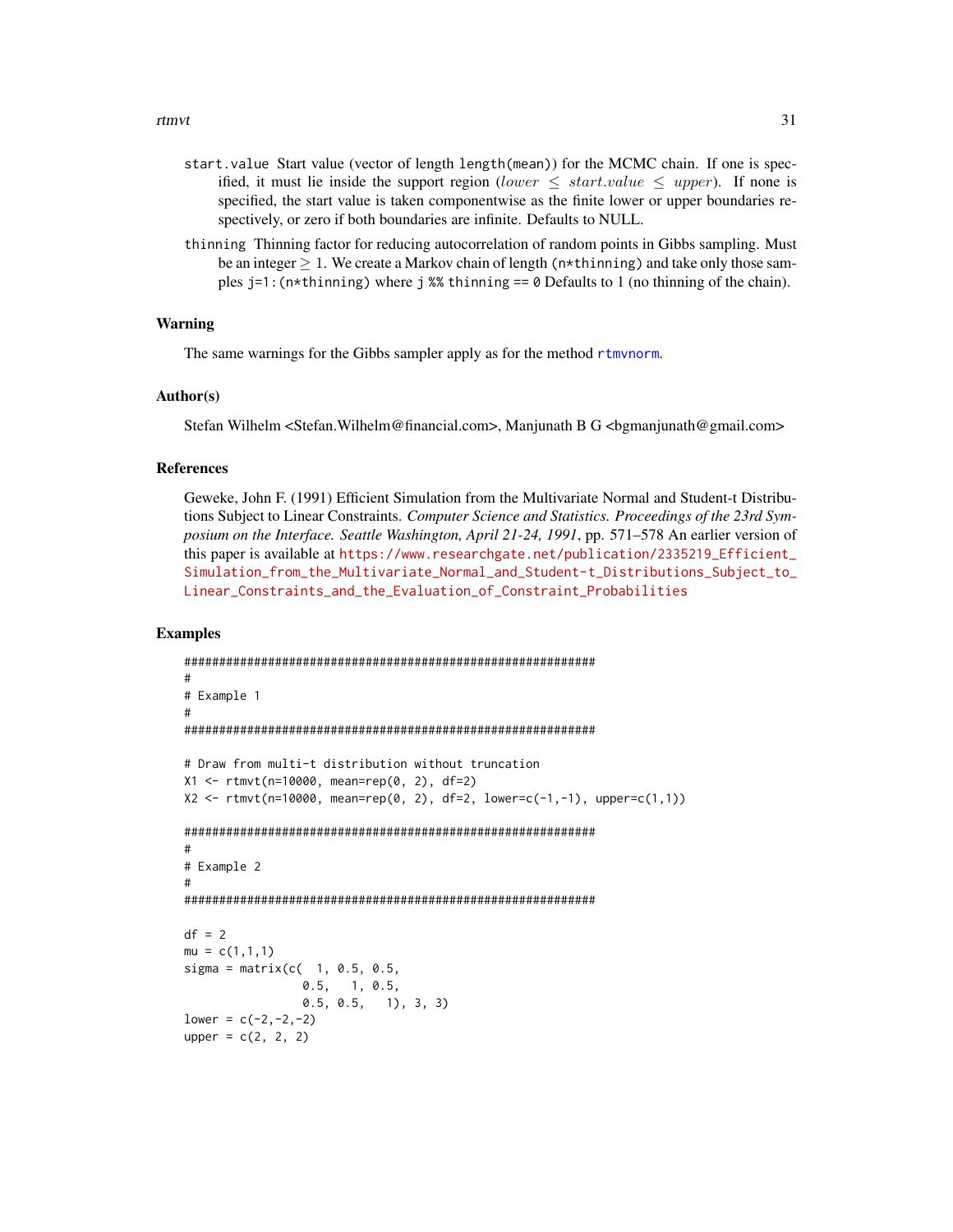```
# Rejection sampling
X1 <- rtmvt(n=10000, mu, sigma, df, lower, upper)
# Gibbs sampling without thinning
X2 <- rtmvt(n=10000, mu, sigma, df, lower, upper,
  algorithm="gibbs")
# Gibbs sampling with thinning
X3 <- rtmvt(n=10000, mu, sigma, df, lower, upper,
  algorithm="gibbs", thinning=2)
plot(density(X1[,1], from=lower[1], to=upper[1]), col="red", lwd=2,
  main="Gibbs vs. Rejection")
lines(density(X2[,1], from=lower[1], to=upper[1]), col="blue", lwd=2)
legend("topleft",legend=c("Rejection Sampling","Gibbs Sampling"),
  col=c("red","blue"), lwd=2)
acf(X1) # no autocorrelation in Rejection sampling
acf(X2) # strong autocorrelation of Gibbs samples
acf(X3) # reduced autocorrelation of Gibbs samples after thinning
```
tmvnorm *Truncated Multivariate Normal Density*

#### Description

This function provides the joint density function for the truncated multivariate normal distribution with mean equal to mean and covariance matrix sigma, lower and upper truncation points lower and upper. For convenience, it furthermore serves as a wrapper function for the one-dimensional and bivariate marginal densities dtmvnorm.marginal() and dtmvnorm.marginal2() respectively when invoked with the margin argument.

#### Usage

```
dtmvnorm(x, \text{mean} = \text{rep}(\emptyset, \text{nrow}(\text{sigma})),sigma = diag(length(mean)),
  lower=rep(-Inf, length = length(mean)),
  upper=rep( Inf, length = length(mean)),
  log=FALSE,
  margin=NULL)
```
#### Arguments

| X     | Vector or matrix of quantiles. If $x$ is a matrix, each row is taken to be a quantile. |
|-------|----------------------------------------------------------------------------------------|
| mean  | Mean vector, default is $rep(\theta, nrow(sigma))$ .                                   |
| sigma | Covariance matrix, default is diag(length(mean)).                                      |
| lower | Vector of lower truncation points, default is $rep(-Inf, length = length(mean))$ .     |
| upper | Vector of upper truncation points, default is rep( $Inf$ , length = length(mean)).     |

<span id="page-31-0"></span>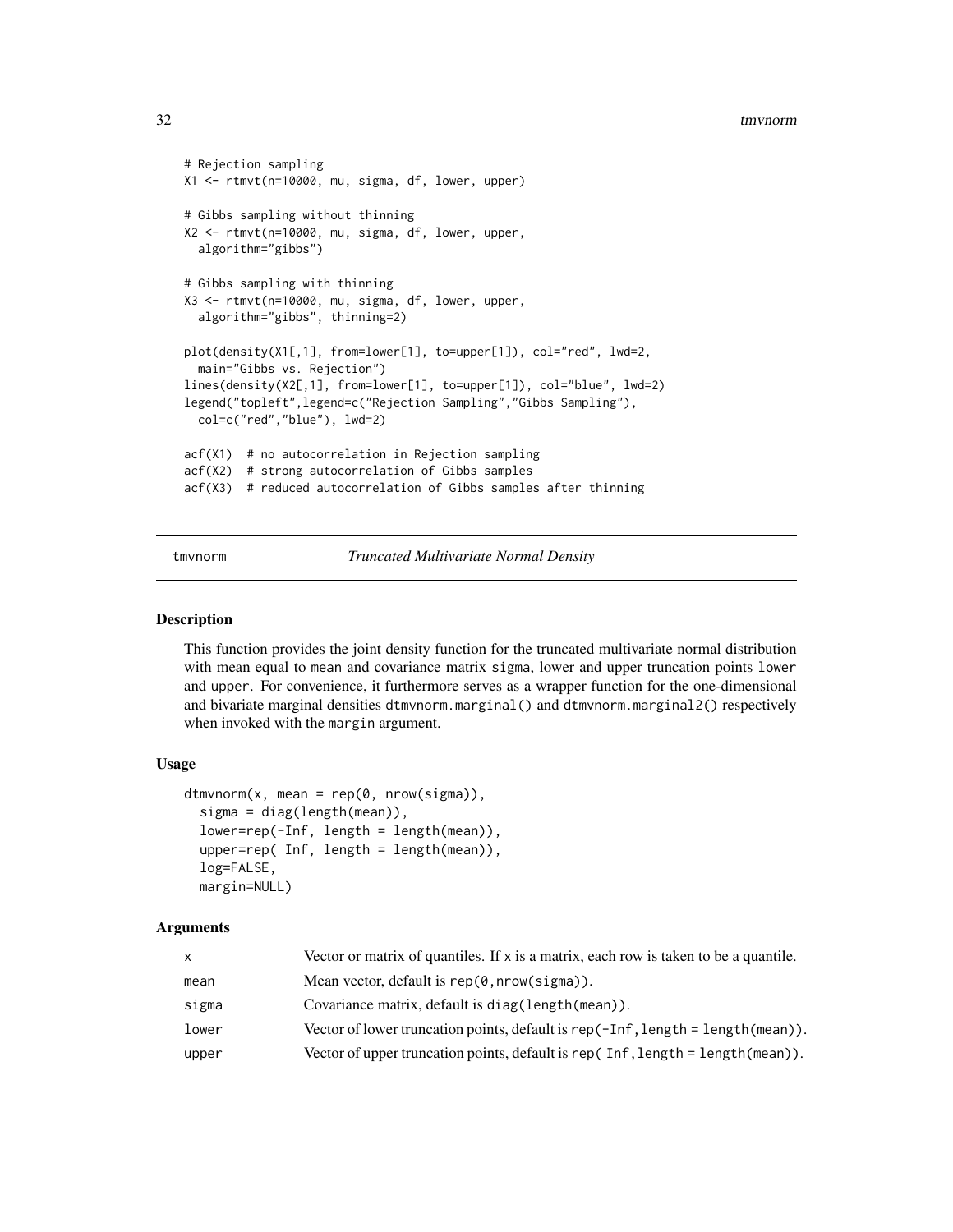<span id="page-32-0"></span>

| log    | Logical; if TRUE, densities d are given as $log(d)$ .                                       |
|--------|---------------------------------------------------------------------------------------------|
| margin | if NULL then the joint density is computed (the default), if MARGIN=1 then the              |
|        | one-dimensional marginal density in variate $q (q = 1, .\text{length}(\text{mean}))$ is re- |
|        | turned, if MARGIN= $c(q, r)$ then the bivariate marginal density in variates q and          |
|        | r for q, r = 1 length (mean) and $q \neq r$ is returned.                                    |

#### Details

The computation of truncated multivariate normal probabilities and densities is done using conditional probabilities from the standard/untruncated multivariate normal distribution. So we refer to the documentation of the mvtnorm package and the methodology is described in Genz (1992, 1993).

#### Author(s)

Stefan Wilhelm <Stefan.Wilhelm@financial.com>

#### References

Genz, A. (1992). Numerical computation of multivariate normal probabilities. *Journal of Computational and Graphical Statistics*, 1, 141–150

Genz, A. (1993). Comparison of methods for the computation of multivariate normal probabilities. *Computing Science and Statistics*, 25, 400–405

Johnson, N./Kotz, S. (1970). Distributions in Statistics: Continuous Multivariate Distributions *Wiley & Sons*, pp. 70–73

Horrace, W. (2005). Some Results on the Multivariate Truncated Normal Distribution. *Journal of Multivariate Analysis*, 94, 209–221

#### See Also

[ptmvnorm](#page-14-1), [pmvnorm](#page-0-0), [rmvnorm](#page-0-0), [dmvnorm](#page-0-0), [dtmvnorm.marginal](#page-1-1) and [dtmvnorm.marginal2](#page-4-1) for marginal density functions

```
dtmvnorm(x=c(0,0), mean=c(1,1), upper=c(0,0))
```

```
###########################################
#
# Example 1:
# truncated multivariate normal density
#
############################################
x1 < -seq(-2, 3, by=0.1)x2<-seq(-2, 3, by=0.1)
density<-function(x)
{
 signa=matrix(c(1, -0.5, -0.5, 1), 2, 2)
```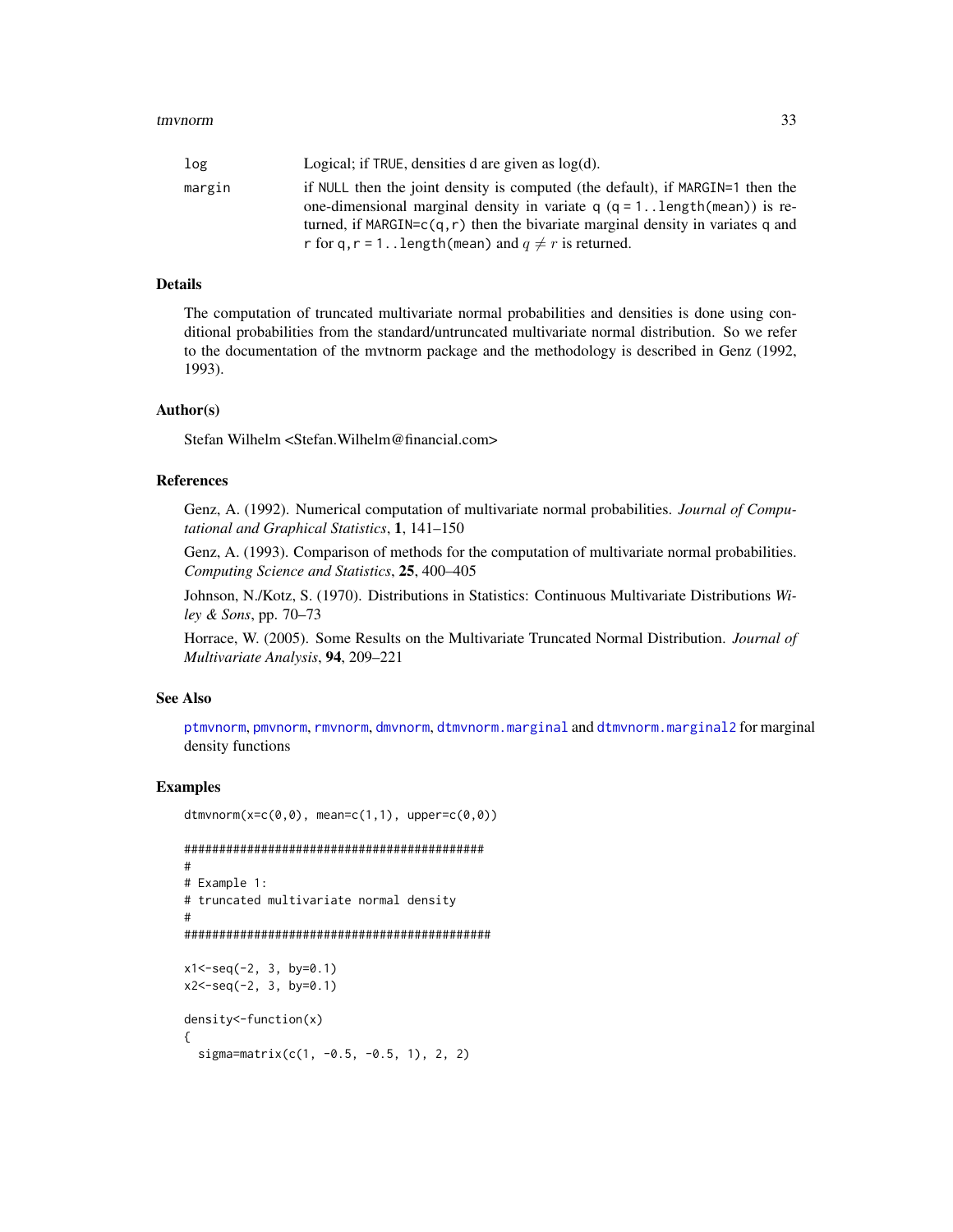```
z=dtmvnorm(x, mean=c(0,0), sigma=sigma, lower=c(-1,-1))z
}
fgrid \leq function(x, y, f)
{
    z \le matrix(nrow=length(x), ncol=length(y))
    for(m in 1:length(x)){
        for(n in 1:length(y)){
            z[m,n] <- f(c(x[m], y[n]))
        }
   }
    z
}
# compute density d for grid
d=fgrid(x1, x2, density)
# plot density as contourplot
contour(x1, x2, d, nlevels=5, main="Truncated Multivariate Normal Density",
  xlab=expression(x[1]), ylab=expression(x[2]))
abline(y=-1, lty=3, lwd=2)abline(h=-1, lty=3, lwd=2)
###########################################
#
# Example 2:
# generation of random numbers
# from a truncated multivariate normal distribution
#
############################################
sigma \leq matrix(c(4,2,2,3), ncol=2)
x \le rtmvnorm(n=500, mean=c(1,2), sigma=sigma, upper=c(1,0))
plot(x, main="samples from truncated bivariate normal distribution",
  xlim=c(-6,6), ylim=c(-6,6),
  xlab=expression(x[1]), ylab=expression(x[2]))
abline(v=1, lty=3, lwd=2, col="gray")
```
abline(h=0, lty=3, lwd=2, col="gray")